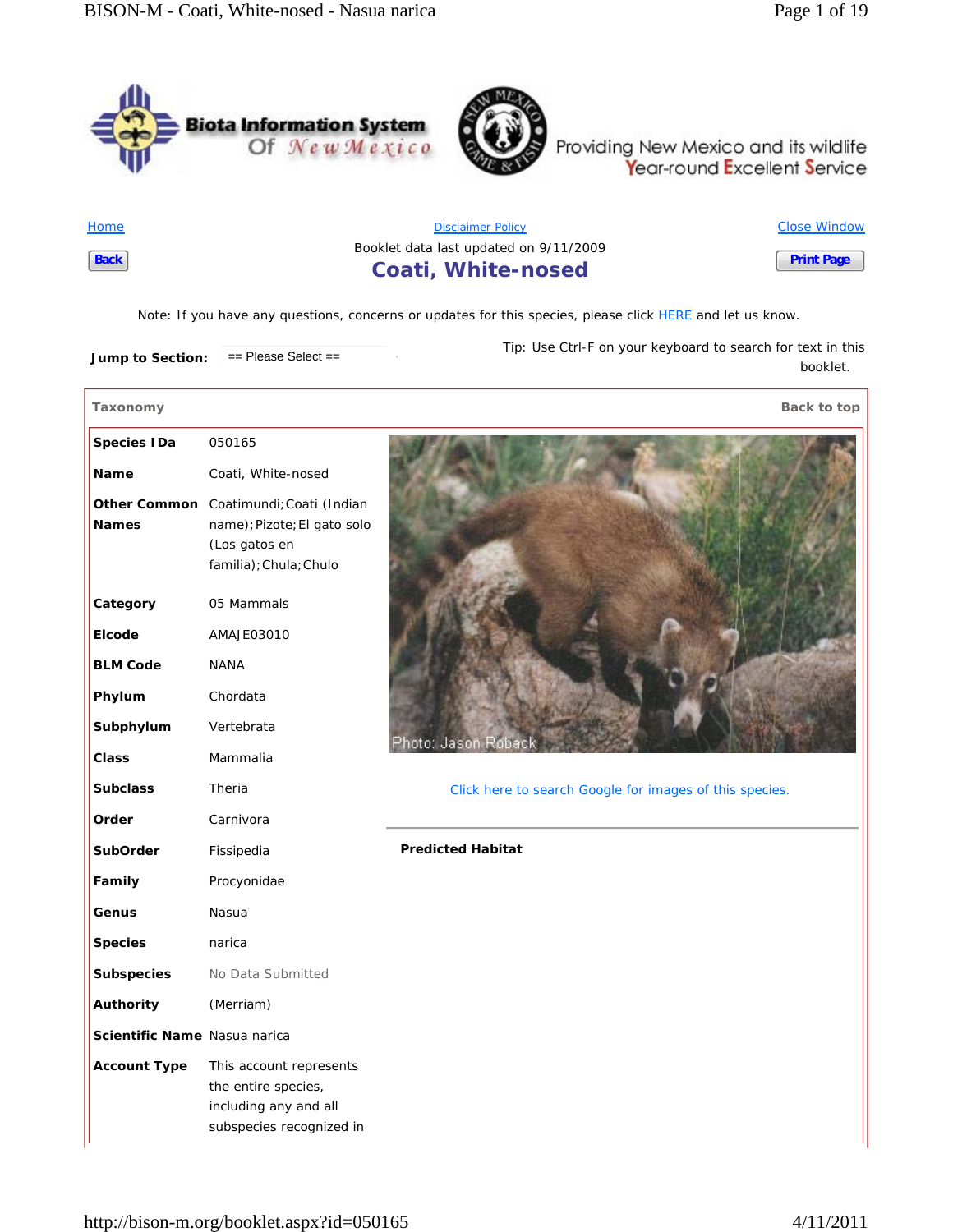

#### **Comments on Taxonomy**

The common Mexican coatimundi --Nasua nasua-- barely enters New Mexico, where it is rare and represented by but a single record **\*01\***.

This species is also known as Coati (Indian name), Pizote, El gato solo (Los gatos en familia), Chula, and Chulo (Hass, 1997) **\*33\***.

9/23/93 -- Species name changed to N. narica. Jones et al. (1992) have taken Decker's (1991) lead in recognizing the North American coati as distinctive from their close relatives of South America (N. nasua) **\*16\***.

**Legal Status** (section updated on 9/1/2009) **Back to top**

| <b>Status</b>                                          | <b>References</b> |
|--------------------------------------------------------|-------------------|
| USFS Sensitive: Region 3 (NM,AZ)                       | 03 04 42          |
| Mexico: See Comments                                   | 19                |
| State NM: Delisted                                     | 06                |
| State NM: Provides full protection                     | 07,41             |
| State NM: Sensitive taxa (informal)                    | 35                |
| State NM: Species of Greatest Conservation Need (SGCN) | 41                |
| State TX: State Endangered Species                     | 18                |
| Heritage Global: Demonstrably Secure (G5)              | 21                |
| Heritage NM: Apparently Secure in NM (S4)              | 41                |
| Heritage AZ: Apparently Secure in AZ (S4)              | 21                |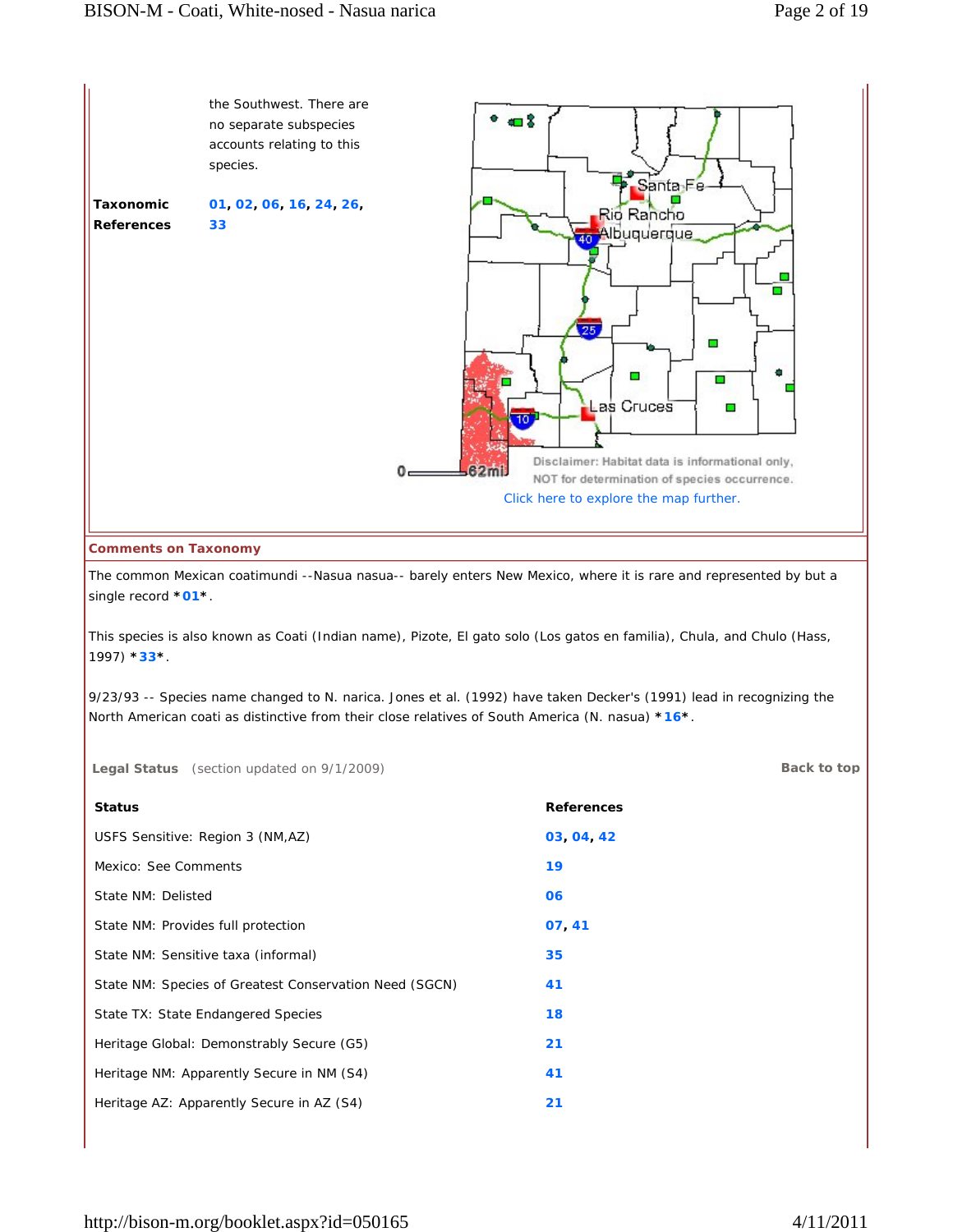| See Comments                                                                                                                                                                                                                                                                                                              |                   |
|---------------------------------------------------------------------------------------------------------------------------------------------------------------------------------------------------------------------------------------------------------------------------------------------------------------------------|-------------------|
| Concern                                                                                                                                                                                                                                                                                                                   | <b>References</b> |
| CONCERN: Limited or dated data/information                                                                                                                                                                                                                                                                                | 34                |
| <b>Comments on Legal Status</b>                                                                                                                                                                                                                                                                                           |                   |
| 1990: Coati was listed as an USFS Sensitive species (USFS, 1990) *03*, (USFS, 1990) *04*.                                                                                                                                                                                                                                 |                   |
| 1995: Nasua narica was listed under the Natural Heritage Global Rank "G5" ("G5" = "Demonstrably Secure") (AGFD,<br>$1995)$ *21*.                                                                                                                                                                                          |                   |
| This listing was made on December 1, 1983 (NMNHP, 1997) *36*.                                                                                                                                                                                                                                                             |                   |
| NEW MEXICO 1979: In New Mexico the coatimundi was listed State Endangered, Group II in 1979 (Hubbard, et al., 1979)<br>$*$ 05 $*$ .                                                                                                                                                                                       |                   |
| 1990: By 1990 the coatimundi had been delisted in New Mexico (NMDGF, 1990) *06*.                                                                                                                                                                                                                                          |                   |
| 1992: Moderate priority was assigned to the coati with regard to the importance of assessing a threshold for its<br>sustainable harvest as a furbearer in New Mexico (Thompson, et al., 1992) *17*.                                                                                                                       |                   |
| 1997: Nasua narica was listed under the Natural Heritage NM State Rank "S2" ("S2" = "Imperiled") on December 2, 1994<br>(NMNHP, 1997) *36*.                                                                                                                                                                               |                   |
| 2006: Nasua narica was identified as a species of greatest conservation need in the Comprehensive Wildlife Conservation<br>Strategy for New Mexico (NMDGF, 2006) *41*.                                                                                                                                                    |                   |
| 2006: Nasua narica was listed under the New Mexico Chapter 17 status "Provides full protection" (NMDGF, 2006) *41*.                                                                                                                                                                                                       |                   |
| ARIZONA 1995: Nasua narica was listed under the Natural Heritage Arizona State Rank "S4" ("S4" = "Apparently Secure")<br>(AGFD, 1995) *21*.                                                                                                                                                                               |                   |
| TEXAS 1993: Coati was listed Endangered in the state of Texas. Laws and regulations pertaining to endangered or<br>threatened animal species are contained in Chapters 67 and 68 of the Texas Parks and Wildlife (TPW) Code and Sections<br>65.171-65.184 of Title 31 of the Texas Administrative Code (TPWD, 1993) *18*. |                   |
| MEXICO 1991: Nasua nelsoni was listed in Mexico as "Under Special Protection" (Min. of Soc. Dev. in Mexico, 1991) *19*.                                                                                                                                                                                                   |                   |
| 2006; Nasua narica was listed under the Natural Heritage NM State Rank "S4" ("S4" = " Apparently Secure in NM")<br>(NMDGF, 2006) *41*.                                                                                                                                                                                    |                   |
| 2007: U.S. Forest Service included the species Nasua narica its region 3 sensitive species list (USFS, 2007) *42*.                                                                                                                                                                                                        |                   |
| <b>Comments on Population Trends and Threats</b>                                                                                                                                                                                                                                                                          |                   |
| 1975: The common Mexican coatimundi, Nasua nasua, barely entered New Mexico, where it was rare and represented by<br>but a single record (Findley, et al., 1975) *01*.                                                                                                                                                    |                   |
| <b>Comments on Cultural Importance</b>                                                                                                                                                                                                                                                                                    |                   |

No Data Submitted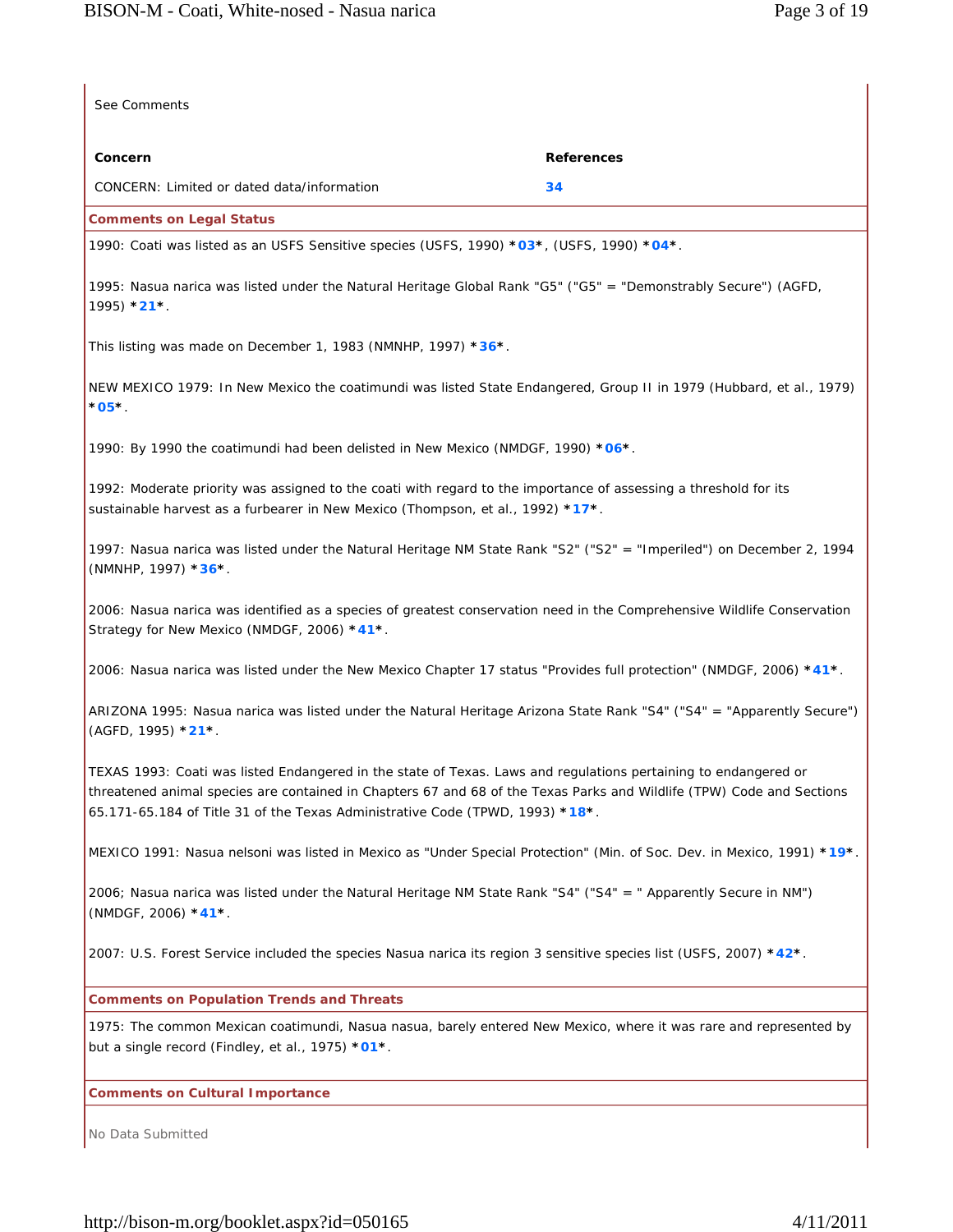| Species Distribution (section updated on 9/11/2009)                                                                                                                 |      |        |         |                                                           |                   |                   | Back to top |
|---------------------------------------------------------------------------------------------------------------------------------------------------------------------|------|--------|---------|-----------------------------------------------------------|-------------------|-------------------|-------------|
| <b>State</b>                                                                                                                                                        |      |        |         |                                                           | <b>References</b> |                   |             |
| NM: Extant                                                                                                                                                          |      |        |         |                                                           | 05                |                   |             |
| AZ: Extant                                                                                                                                                          |      |        |         |                                                           | 21                |                   |             |
| TX: Species occurs(ed)                                                                                                                                              |      |        |         |                                                           | 23                |                   |             |
| <b>New Mexico County Occurrence</b>                                                                                                                                 |      |        |         |                                                           |                   |                   |             |
| County                                                                                                                                                              | Data | Season | Regular | Abundance                                                 | <b>Behavior</b>   | <b>References</b> |             |
| Grant                                                                                                                                                               |      |        |         |                                                           |                   | 05,43             |             |
| Hidalgo                                                                                                                                                             |      |        |         |                                                           |                   | 05, 12, 14, 43    |             |
| New Mexico                                                                                                                                                          |      | Yr-Rnd | Regular |                                                           | <b>Breeds</b>     | 22                |             |
| <b>Accident County Occurrence</b>                                                                                                                                   |      |        |         |                                                           |                   |                   |             |
| No Data Submitted                                                                                                                                                   |      |        |         |                                                           |                   |                   |             |
| <b>Historical County Occurrence</b>                                                                                                                                 |      |        |         |                                                           |                   |                   |             |
| County                                                                                                                                                              |      |        | Data    |                                                           | <b>References</b> |                   |             |
| Catron                                                                                                                                                              |      |        |         |                                                           | 05                |                   |             |
| <b>Expected County Occurrence</b>                                                                                                                                   |      |        |         |                                                           |                   |                   |             |
| No Data Submitted                                                                                                                                                   |      |        |         |                                                           |                   |                   |             |
| <b>Arizona County Occurrence</b>                                                                                                                                    |      |        |         |                                                           |                   |                   |             |
| No Data Submitted                                                                                                                                                   |      |        |         |                                                           |                   |                   |             |
| <b>Hydrological Area</b>                                                                                                                                            |      |        |         |                                                           |                   |                   |             |
| No Data Submitted                                                                                                                                                   |      |        |         |                                                           |                   |                   |             |
| <b>Historical Hydrological Area</b>                                                                                                                                 |      |        |         |                                                           |                   |                   |             |
| No Data Submitted                                                                                                                                                   |      |        |         |                                                           |                   |                   |             |
| <b>Other Distribution - New Mexico</b>                                                                                                                              |      |        |         |                                                           |                   |                   |             |
| <b>Land Unit</b>                                                                                                                                                    |      |        |         |                                                           |                   |                   |             |
| FOREST SERVICE LANDS, NEW MEXICO<br>USFS - GILA NATIONAL FOREST<br>THE NATURE CONSERVANCY LANDS<br>Other Distribution References - 03, 04, 13, 14, 20               |      |        |         | THE NATURE CONSERVANCY LANDS - GRAY RANCH, (Formerly TNC) |                   |                   |             |
| <b>Other Distribution - Arizona</b>                                                                                                                                 |      |        |         |                                                           |                   |                   |             |
| <b>Land Unit</b><br>US FOREST SERVICE LANDS, ARIZONA<br>APACHE-SITGREAVES NATIONAL FOREST<br>CORONADO NATIONAL FOREST<br>Other Distribution Arizona References - 20 |      |        |         |                                                           |                   |                   |             |
| <b>Mountain Range</b>                                                                                                                                               |      |        |         |                                                           |                   |                   |             |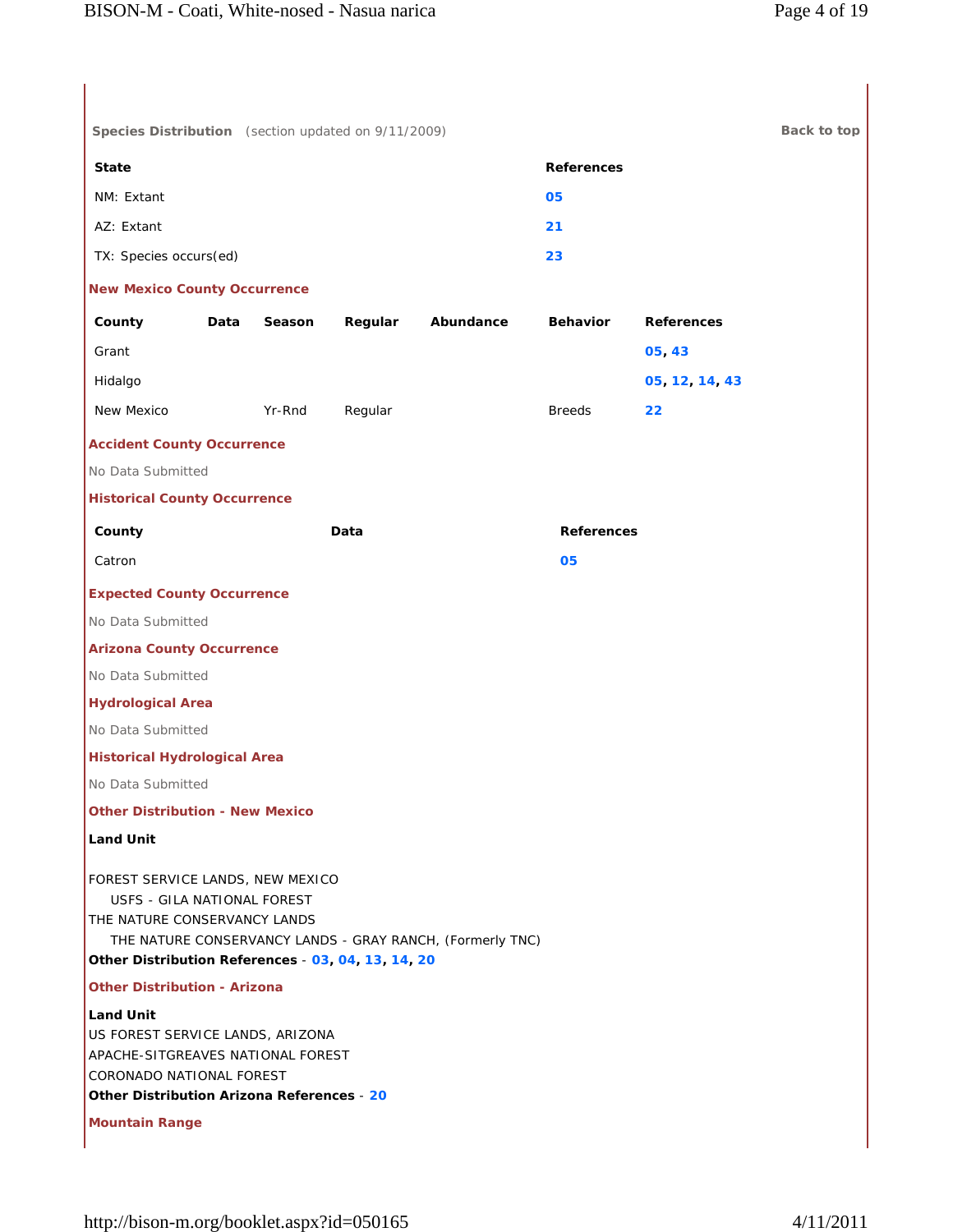| <b>Mountain Range</b>                                                                                                                                                                                                                                                        | Reference                                                                                                                                                                                                                                                                                                                                                                                                                                                                                                                                                                                                                 |  |  |
|------------------------------------------------------------------------------------------------------------------------------------------------------------------------------------------------------------------------------------------------------------------------------|---------------------------------------------------------------------------------------------------------------------------------------------------------------------------------------------------------------------------------------------------------------------------------------------------------------------------------------------------------------------------------------------------------------------------------------------------------------------------------------------------------------------------------------------------------------------------------------------------------------------------|--|--|
| 3130-10845 Animas Mts.                                                                                                                                                                                                                                                       | 14                                                                                                                                                                                                                                                                                                                                                                                                                                                                                                                                                                                                                        |  |  |
| <b>Comments on Distribution</b>                                                                                                                                                                                                                                              |                                                                                                                                                                                                                                                                                                                                                                                                                                                                                                                                                                                                                           |  |  |
| $^{\ast}$ 05 $^{\ast}$ .                                                                                                                                                                                                                                                     | GENERAL DISTRIBUTION 1979: The range of this species extends from Central America through most of Mexico and into<br>southern Texas, southwestern New Mexico and southeastern Arizona; the subspecies molaris is found from the<br>southwestern United States through all but the central plateau of Mexico. New Mexico: Most records are from the Peloncillo<br>Mountains in Hidalgo County, but there are also reports from as far north as the Gila Valley and Burro Mts (Grant Co.) and<br>San Francisco Valley (Catron Co.) -- but some or all of these could be escaped or released captives (Hubbard et al., 1979) |  |  |
|                                                                                                                                                                                                                                                                              | White-nosed coatis inhabit woodland, grassland and desert scrub from Panama north to southeastern Arizona,<br>southwestern New Mexico, and Texas along the Rio Grande (Taylor, 1934; Kaufmann et al. 1976) *38*.                                                                                                                                                                                                                                                                                                                                                                                                          |  |  |
| represented by but a single record (Findley et al., 1975) *01*.                                                                                                                                                                                                              | 1979: This species reaches its northern distributional limits in the southwestern United States (Hubbard et al., 1979)<br>*05* NEW MEXICO 1975: The common Mexican coatimundi, Nasua nasua, barely enters New Mexico, where it is rare and                                                                                                                                                                                                                                                                                                                                                                                |  |  |
| mapped (Findley et al., 1975) *01*.                                                                                                                                                                                                                                          | 1975: Records of occurrence: Specimens examined (total 1): HIDALGO: Animas Mts., Pine Canyon, 1 (USNM). Not                                                                                                                                                                                                                                                                                                                                                                                                                                                                                                               |  |  |
| Forester's Sensitive Species List, 1990) *03*, *04*.                                                                                                                                                                                                                         | 1990: Coati is an USFS Sensitive species found in the Gila and Coronado, New Mexico portion, National Forests (Regional                                                                                                                                                                                                                                                                                                                                                                                                                                                                                                   |  |  |
| 1992: Coati have been reported as far north as Glenwood, New Mexico (Dr. Hayward, personal comm.). Additional road<br>kill/observation survey data (from 9/91 to 5/92; not from the museum collections) include records from Hidalgo county<br>(Thompson et al., 1992) *17*. |                                                                                                                                                                                                                                                                                                                                                                                                                                                                                                                                                                                                                           |  |  |
| 1995: Coati are a uncommon species in Gila National Forest (USDA Forest Service, 1995) *37*.                                                                                                                                                                                 |                                                                                                                                                                                                                                                                                                                                                                                                                                                                                                                                                                                                                           |  |  |
| 2004: The species Nasua narica occurs in Grant and Hidalgo counties (Frey, 2004) *43*.                                                                                                                                                                                       |                                                                                                                                                                                                                                                                                                                                                                                                                                                                                                                                                                                                                           |  |  |
| ARIZONA 1986: Found in Cochise, Santa Cruz, and eastern Pima counties; wanderers and stragglers farther west and<br>north; other records from as far north as Walnut Canyon, near Flagstaff, and Petrified Forest (Hoffmeister, 1986) *08*.                                  |                                                                                                                                                                                                                                                                                                                                                                                                                                                                                                                                                                                                                           |  |  |
| TEXAS 1993: Coati occured in the Gulf Coast prairies, South Texas brush country, Edwards Plateau, and Trans Pecos<br>ecoregions in Texas (TPWD, 1993) *18*.                                                                                                                  |                                                                                                                                                                                                                                                                                                                                                                                                                                                                                                                                                                                                                           |  |  |
| <b>Comments on Prehistoric Distribution</b>                                                                                                                                                                                                                                  |                                                                                                                                                                                                                                                                                                                                                                                                                                                                                                                                                                                                                           |  |  |
| No Data Submitted                                                                                                                                                                                                                                                            |                                                                                                                                                                                                                                                                                                                                                                                                                                                                                                                                                                                                                           |  |  |
| <b>Habitat Association</b>                                                                                                                                                                                                                                                   | Back to top                                                                                                                                                                                                                                                                                                                                                                                                                                                                                                                                                                                                               |  |  |
| <b>General Habitat</b>                                                                                                                                                                                                                                                       | <b>References</b>                                                                                                                                                                                                                                                                                                                                                                                                                                                                                                                                                                                                         |  |  |
| RIPARIAN                                                                                                                                                                                                                                                                     | 08?                                                                                                                                                                                                                                                                                                                                                                                                                                                                                                                                                                                                                       |  |  |
| RIPARIAN                                                                                                                                                                                                                                                                     | 05?                                                                                                                                                                                                                                                                                                                                                                                                                                                                                                                                                                                                                       |  |  |
| TERRESTRIAL                                                                                                                                                                                                                                                                  | 08?                                                                                                                                                                                                                                                                                                                                                                                                                                                                                                                                                                                                                       |  |  |
|                                                                                                                                                                                                                                                                              | 05?                                                                                                                                                                                                                                                                                                                                                                                                                                                                                                                                                                                                                       |  |  |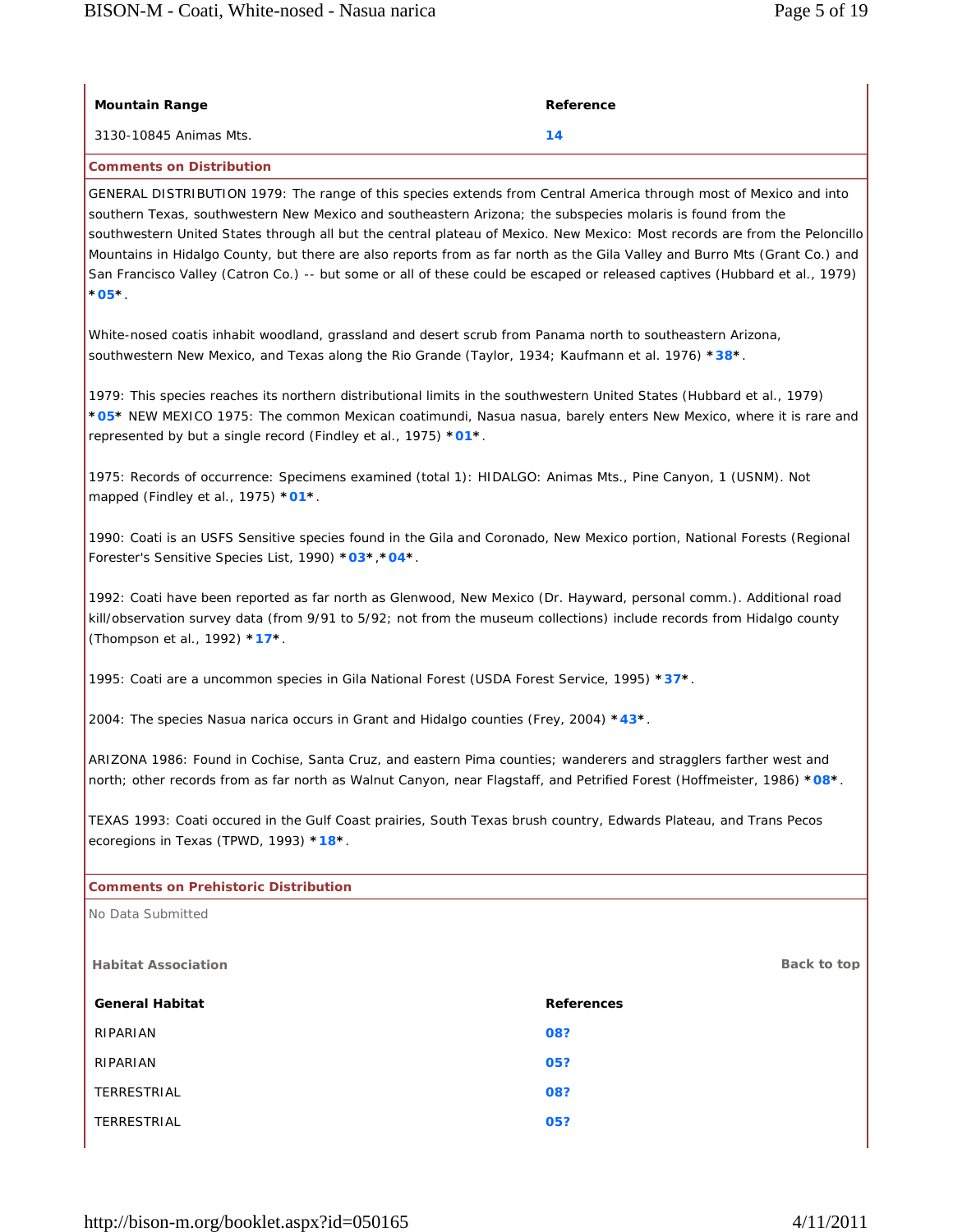| <b>Comments on Habitat Associations</b> |    |  |
|-----------------------------------------|----|--|
| LOWLANDS                                | 40 |  |
| LOWLANDS                                | 08 |  |
| MONTANE                                 | 40 |  |
| MONTANE                                 | 08 |  |
|                                         |    |  |

In New Mexico the coati inhabits canyons characterized by riparian vegeta- tion such as sycamore and oaks **\*05\***.

White-nosed coatis inhabit woodland, grassland and desert scrub **\*38\***.

In a preliminary study in the Huachuca Mountains of southeastern Arizona, coatis were located most frequently in woodland habitats. Coati locations were highest in oak woodland and riparian forests. Less than 10% of locations occurred in grassland habitats. Using the GAP vegetation layer, coatis were located most frequently in encinal and ponderosa pine forest. Coatis were located most frequently between 1600 and 2100m in elevation. Proportion of coati locations was slightly higher on north aspects than south aspects **\*38\***.

### **Gap Analysis Habitat Associations**

| <b>Gap Vegetation Type</b>                   | Season | Gap Importance | <b>References</b> |
|----------------------------------------------|--------|----------------|-------------------|
| <b>FOREST</b>                                | Yr-Rnd | Casual Use     | 999               |
| DOUGLAS/WHITE FIR mixed conifer              | Yr-Rnd | Casual Use     | 40                |
| PONDEROSA PINE                               | Yr-Rnd | Casual Use     | 40                |
| CHIHUAHUA/APACHE PINE                        | Yr-Rnd | Casual Use     | 8,40              |
| <b>WOODLANDS</b>                             | Yr-Rnd | Important      | 999               |
| PINYON/JUNIPER closed                        | Yr-Rnd | Casual Use     | 8,40              |
| JUNIPER SAVANNA                              | Yr-Rnd | Casual Use     | 40                |
| BORDER PINYON/ALLIGATOR JUNIPER              | Yr-Rnd | Casual Use     | 8,40              |
| REDBERRY JUNIPER open                        | Yr-Rnd | Casual Use     | 40                |
| SILVERLEAF/NETLEAF OAK closed                | Yr-Rnd | Casual Use     | 40                |
| ENCINAL OAK open/gray/emory/white oak        | Yr-Rnd | Important      | 8,40              |
| <b>SCRUB</b>                                 | Yr-Rnd | Casual Use     | 999               |
| Mt SCRUB mahogany/gambel/wavyleaf oak        | Yr-Rnd | Casual Use     | 8,40              |
| CHAPARRAL toumey/scrub/live oak/manzan       | Yr-Rnd | Casual Use     | 8,40              |
| <b>GREAT BASIN sagebrush</b>                 | Yr-Rnd | Casual Use     | 40                |
| <b>GREAT BASIN rabbitbrush/winterfat/etc</b> | Yr-Rnd | Casual Use     | 40                |
| CHIH DESERT creosotebush                     | Yr-Rnd | Casual Use     | 8,40              |
| CHIH DESERT tarbush/mesquite/ocotillo        | Yr-Rnd | Casual Use     | 8,40              |
| AZ UPLAND SONORAN DESERTSCRUB (AZ)           | Yr-Rnd | Casual Use     | 8,40              |
| <b>GRASS</b>                                 | Yr-Rnd | Casual Use     | 999               |
| SHORT GRASS STEPPE gramma+buffalograss       | Yr-Rnd | Casual Use     | 8,40              |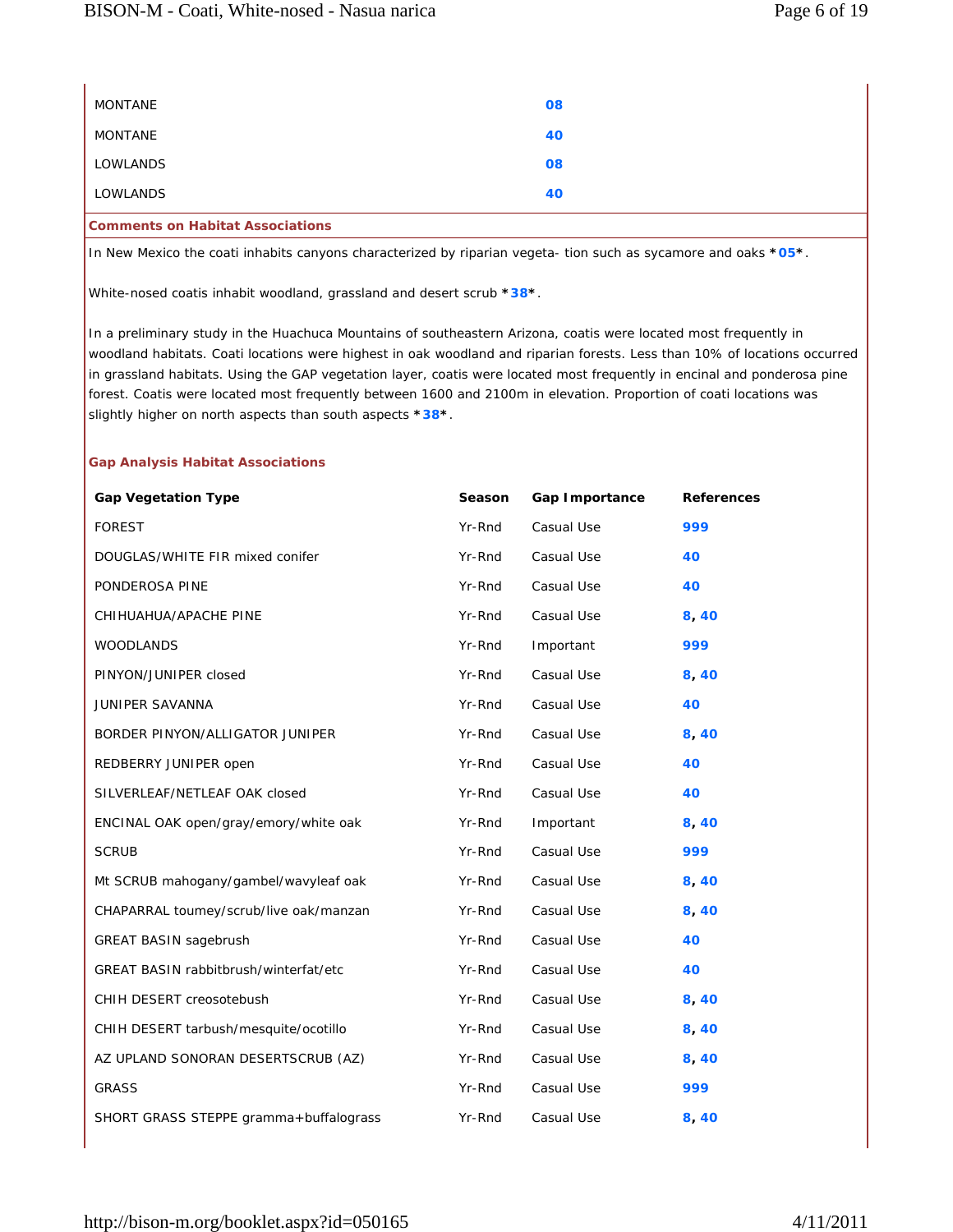| CHIH DESERT GRASSLAND black grama      | Yr-Rnd | Casual Use | 8,40      |
|----------------------------------------|--------|------------|-----------|
| CHIH DESERT GRASSLAND tabosa/sacaton   | Yr-Rnd | Casual Use | 40        |
| RIPARIAN                               | Yr-Rnd | Important  | 999       |
| MONTANE RIPARIAN cottonwd/alder/willow | Yr-Rnd | Casual Use | 40        |
| LOWLAND RIPARIAN cottonwood/sycamore   | Yr-Rnd | Important  | 8, 23, 40 |
| ARROYO RIPARIAN Apache plume/mesquite  | Yr-Rnd | Casual Use | 40        |
| <b>BARREN</b>                          | Yr-Rnd | Important  | 999       |
| <b>BARREN: MINES &amp; OUARRIES</b>    | Yr-Rnd | Casual Use | 8,40      |
| <b>BARREN: ROCK OUTCROP</b>            | Yr-Rnd | Important  | 40        |
|                                        |        |            |           |

### **Comments on Gap Analysis Habitat Associations**

"Coatis inhabit woodland areas of the warmer parts of Central America, Mexico, and the extreme southern United States including southern Texas. . They also occur in some of the rocky canyons that enter the mountains from the lowlands." (Davis & Schmidly, 1994) **\*23\*** "Coatis in Arizona inhabit woodlands of the lower canyons of the southeastern mountains. Here the prevalent vegetation consists of oaks, sycamores, and walnuts. Sometimes they live in canyons with a mixture of oaks and pines, shrubby woodland, or grassland and shrubs. They climb trees easily and rapidly and often take to trees as a means of escape. Coatis are usually found near stream or creeks or some source of water. Although they are not a desert animals, coatis may move into and through desertscrub when going from one place to another." (Hoffmeister, 1986) **\*08\***

#### **Land Use / Land Cover Associations**

| Land Use / Land Cover | <b>References</b> |
|-----------------------|-------------------|
| Forest Land           | 17 08? 14?        |
| Evergreen Forest Land | 17                |
| Mixed Forest Land     | 17                |
| Water                 | 08? 14?           |
| Streams and Canals    | 08? 14?           |

#### **Comments on Land Use / Land Cover Associations**

No Data Submitted

# **National Wetlands Inventory**

No Data Submitted

#### **Comments on National Wetlands Inventory**

No Data Submitted

# **Habitat SAF**

No Data Submitted

#### **Habitat PNV**

| <b>PNV</b>                                | <b>References</b> |
|-------------------------------------------|-------------------|
| Juniper-Pinyon Woodland (Juniperus-Pinus) | 14?               |
| <b>Habitat Eco Regions</b>                |                   |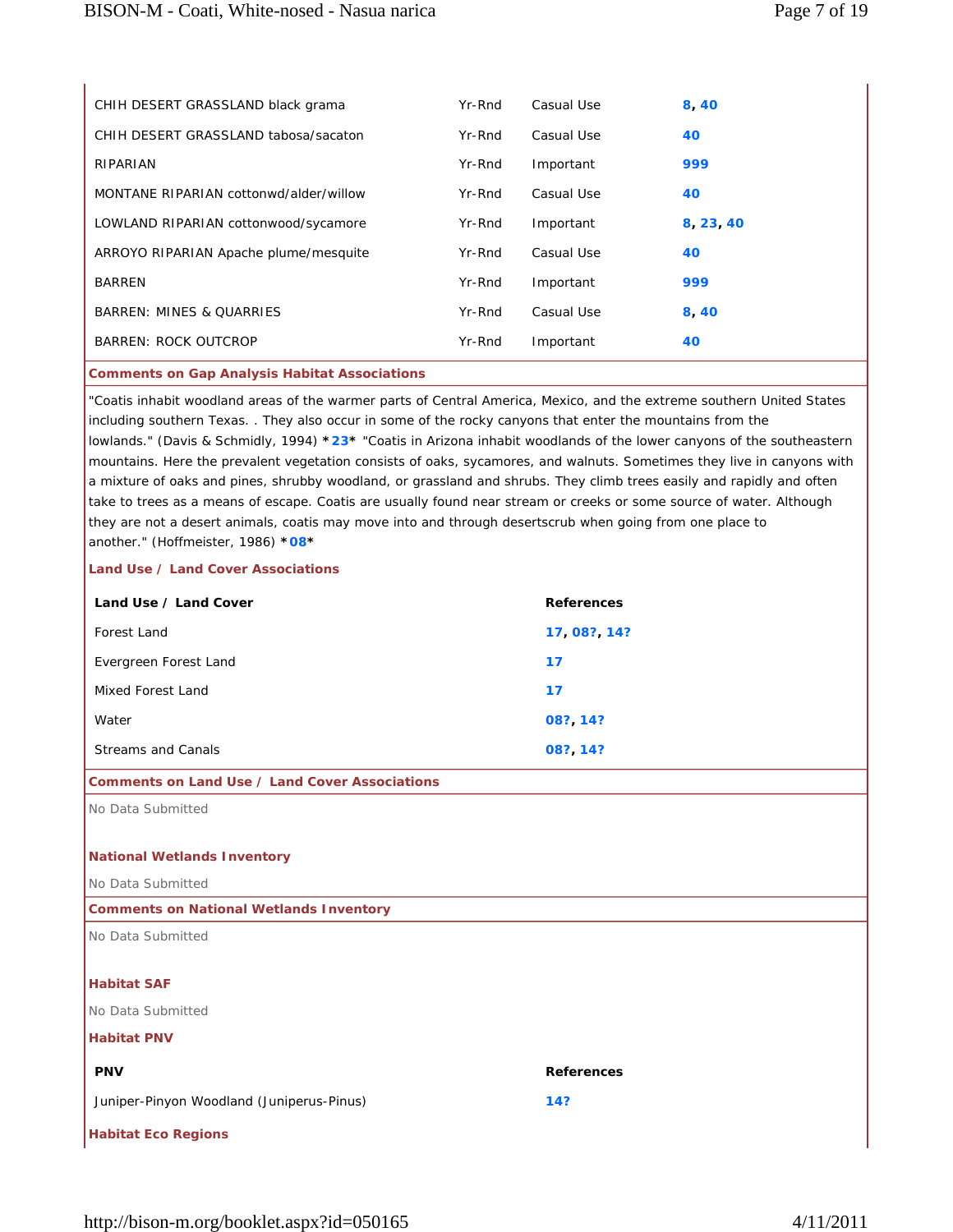|  | No Data Submitted |  |
|--|-------------------|--|
|  |                   |  |

**Habitat Life Zones**

| Life Zone                                       | <b>References</b> |
|-------------------------------------------------|-------------------|
| UPPER SONORAN: PINYON-JUNIPER                   | 11                |
| LOWER SONORAN: MESOUITE-CREOSOTE BUSH           | 17                |
| <b>Comments on General Habitat Associations</b> |                   |

They can be found in oak and pinon-juniper woodlands **\*14\***.

In New Mexico the coati inhabits canyons characterized by riparian vegeta- tion such as sycamore and oaks **\*05\***.

ARIZONA Coatis in Arizona inhabit woodlands of the lower canyons of the southeast- ern mountains. Here the prevalent vegetation consists of oaks, sycamores, and walnuts. Sometimes they live in canyons with a mixture of oaks and pines, shrubby woodland, or grassland and shrubs. They are usually found near streams or creeks or some source of water. Coatis probably live in natural retreats such as rock crevices, cavities among tree roots, and caves or mines. We saw one about 300 feet down a nearly vertical mine shaft **\*08\***.

Coati in Arizona frequently use chaparral, pine-oak and riparian woodlands of mountains and they occasionally leave the woods for open desert or grassland or range into coniferous forest (Wallmo and Gallizoili 1954, Kaufmann 1984) **\*17\***.

Primary habitat types include: Mixed Coniferous Forest, Coniferous and Mixed Woodlands, and Juniper Savanna **\*17\***.

Secondary habitat types include: Montane Scrub, Chihuahuan Desert Scrub, Closed Basin Scrub, Plains-Mesa Grassland, Desert Grassland **\*17\***.

PRIMARY HABITAT -- GIS CALCULATIONS: The coati uses approximately 193 out of 8756 square kilometers of Subalpine Coniferous Forest (SCF) habitat within New Mexico **\*17\***.

The coati uses approximately 1685 out of 23609 square kilometers of Mixed Coniferous Forest (MCF) habitat within New Mexico **\*17\***.

The coati uses approximately 5612 out of 41470 square kilometers of Coniferous and Mixed Woodlands (C&MW) habitat within New Mexico **\*17\***.

The coati uses approximately 221 out of 30939 square kilometers of Juniper Savanna (JS) habitat within New Mexico **\*17\***.

The coati uses approximately 17 out of 55233 square kilometers of Desert Grassland (DG) habitat within New Mexico **\*17\***.

The coati uses a total of approximately 7728 out of the 311478 square kilometers within New Mexican borders **\*17\***.

| <b>Food Habits</b>                    | Back to top       |
|---------------------------------------|-------------------|
| Trophic                               | <b>References</b> |
| <b>INVERTIVORE-eats invertebrates</b> | 999               |
| OMNIVORE-eats plants and animals      | 05?               |
| <b>Trophic Comments</b>               |                   |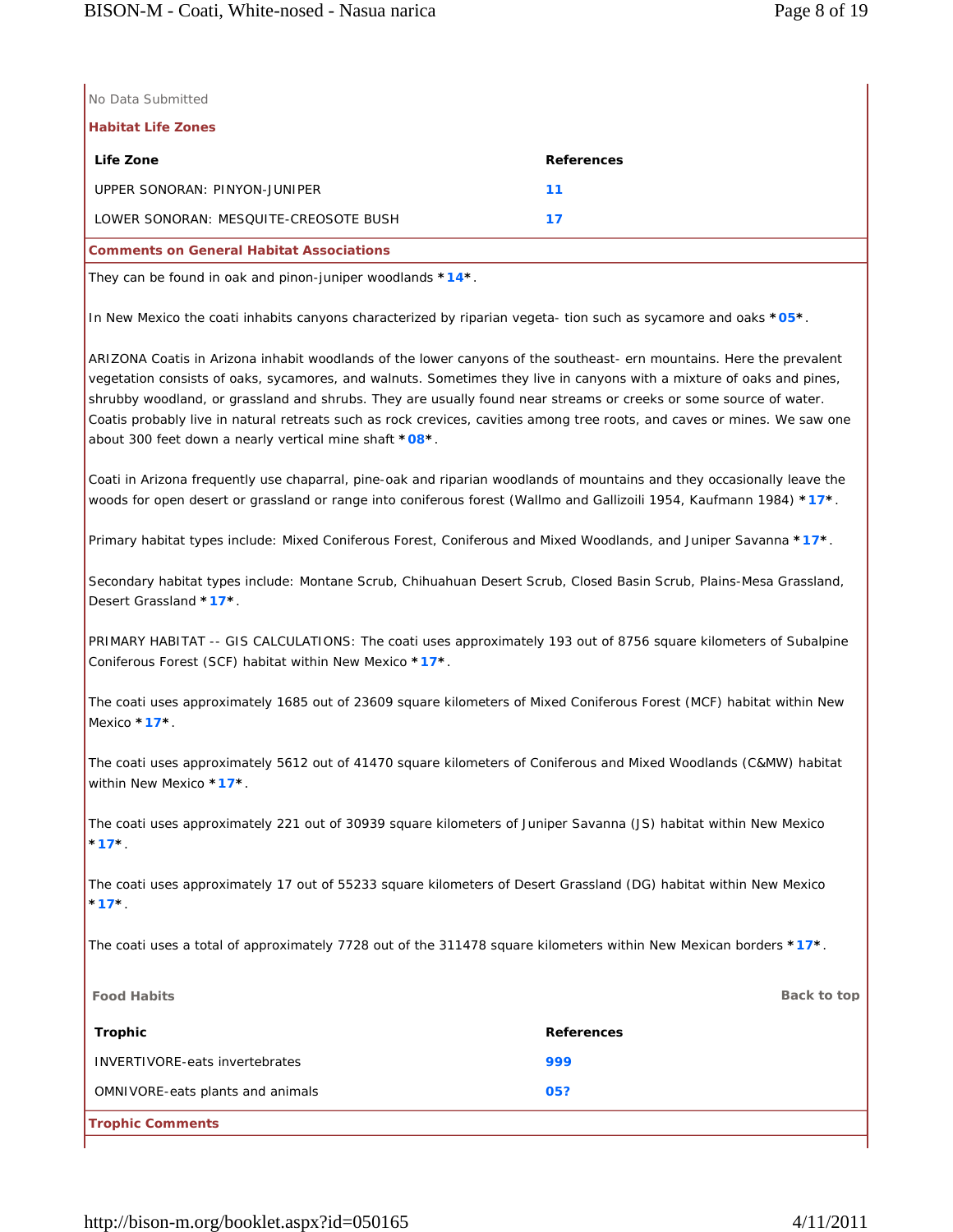| LifeStage | <b>Food Item Consumed</b>  | Part of Food Item |
|-----------|----------------------------|-------------------|
| General   | <b>PLANTS</b>              | Roots             |
| General   | <b>PLANTS</b>              | Fruit/Seeds/Cones |
| General   | CUPRESSACEAE               | Not Specified     |
| General   | J. deppeana                | Fruit/Seeds/Cones |
| General   | LILIACEAE                  | Not Specified     |
| General   | Yucca spp.                 | Not Specified     |
| General   | Allium spp.                | Not Specified     |
| General   | AMARYLLIDACEAE             | Not Specified     |
| General   | A. parryi                  | Flower            |
| General   | SALICACEAE                 | Not Specified     |
| General   | P. fremontii               | Flower            |
| General   | RHAMNACEAE                 | Not Specified     |
| General   | R. betulaefolia            | Fruit/Seeds/Cones |
| General   | <b>VITACEAE</b>            | Not Specified     |
| General   | V. arizonica               | Not Specified     |
| General   | CACTACEAE                  | Not Specified     |
| General   | Opuntia spp.               | Not Specified     |
| General   | ERICACEAE                  | Fruit/Seeds/Cones |
| General   | A. pungens                 | Fruit/Seeds/Cones |
| General   | <b>ANIMALS:</b>            | Egg/Fetus stage   |
| General   | <b>INVERTEBRATES</b>       | Not Specified     |
| General   | ARTHROPODA                 | Not Specified     |
| General   | Insecta                    | Not Specified     |
| General   | <b>Terrestrial Insects</b> | Not Specified     |
| General   | Coleoptera                 | Not Specified     |
| General   | Orthoptera                 | Not Specified     |
| General   | CHORDATA (Vertebrates)     | Not Specified     |
| General   | Reptilia                   | Not Specified     |
| General   | Aves                       | Not Specified     |
| General   | Passeriformes              | Not Specified     |
| General   | Mammalia                   | Not Specified     |
| General   | Mammalia                   | See Comments      |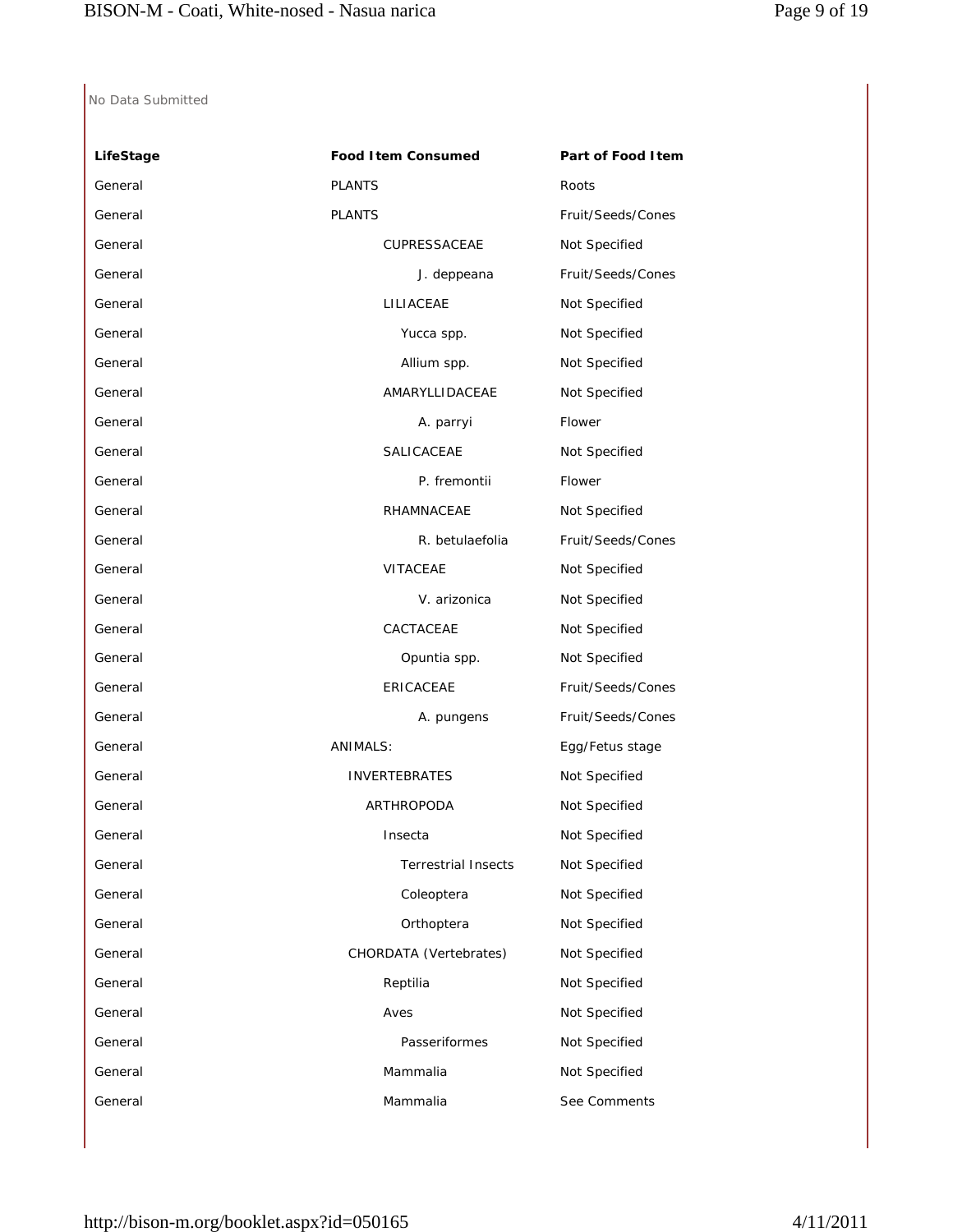| General   |                     | Sylvilagus spp. | Not Specified     |
|-----------|---------------------|-----------------|-------------------|
| General   | Carrion             |                 | Not Specified     |
| General   | <b>SEE COMMENTS</b> |                 | See Comments      |
| Adult     |                     |                 |                   |
| Adult     |                     |                 |                   |
| LifeStage |                     |                 | <b>References</b> |
| General   |                     |                 | 05                |

## **Comments on Food Habits - General**

These bands of coatimundis move slowly along, rooting in litter, crevices, and other places for food, both on the ground and at times in trees. They are primarily diurnal and quite omnivorous, eating fruits, nuts, roots, insects and eggs **\*05\***.

Coatis feed extensively on soil-inhabiting invertebrates, lizards, snakes, carrion, rodents, nuts and fruits of native trees, prickly pear, and yucca. They are quite omnivorous when necessary, feeding on what is available **\*08\***.

In a preliminary study of the Huachuca Mountains of southeastern Arizona, ninety-two scats were collected and examined during the study. Fruits, mostly juniper berries, were found in 92% of scats, invertebrates were found in 77% and vertebrates were found in 4%. Diet varied seasonally, with vertebrates found only in scats collected in the fall and winter, and some fruits found in scats only during the summer. Two lizards found in scats were identified from skeletal material and scales. The mammal remains (Sylvilagus spp.) and bird remains (Passeriformes) consisted solely of hair or feathers, without any skeletal material, and may have been scavaged. The predominant invertebrates consisted of orthopterans (grasshoppers and crickets) and coleopterans (small ground beetles (Carabidae) and grubs (Scarabidae)). Juniper fruits were consumed year-round, and buckthorn, prickly pear, chokecherry, and canyon grape consumed during the summer. Additional foods observed being consumed, but not recovered in scats included deer (Odocoileus virginianus) carrion; rock squirrels (Spermophilus variegatus); flowers of cottonwood (Populus fremontii); chokecherry; and agave (Agave parryii); wild onions (Allium spp.); and orchard fruits, primarily apples **\*38\***.

#### **Comments on Food Habits - Important**

No Data Submitted

### **Comments on Food Habits - Adult**

No Data Submitted

### **Comments on Food Habits - Juvenile**

No Data Submitted

#### **Comments on Food Habits - Larval**

No Data Submitted

**Environmental Associations Back to top** 

| LifeStage | <b>Environmental Associations</b>  |
|-----------|------------------------------------|
| General   | General Waterbody Type: Streams    |
| General   | <b>Terrestrial Features: Caves</b> |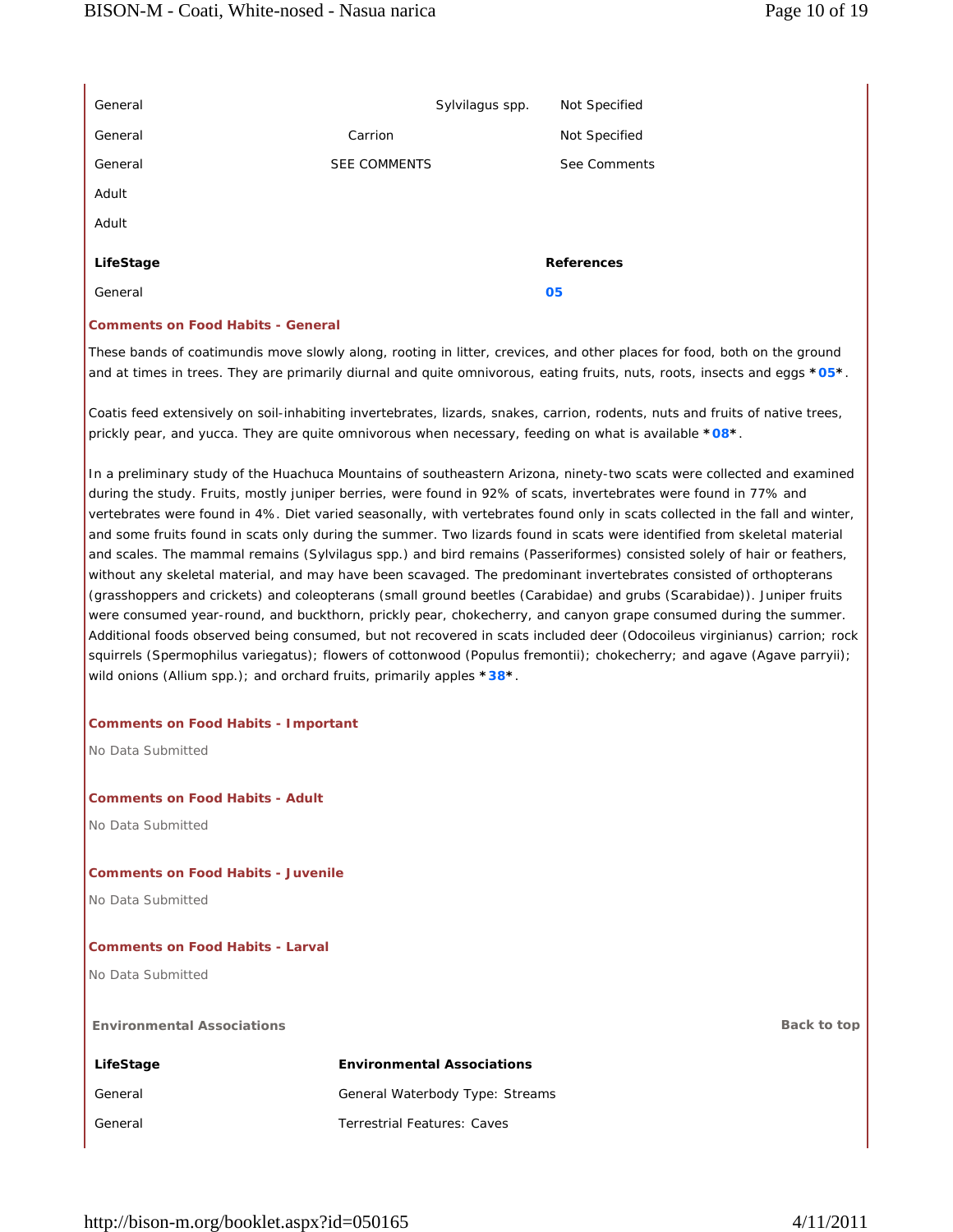| General                                                        | <b>Terrestrial Features: Mines</b>                                                                                                                                                                                                                                                                                                                                                                                                                                                              |
|----------------------------------------------------------------|-------------------------------------------------------------------------------------------------------------------------------------------------------------------------------------------------------------------------------------------------------------------------------------------------------------------------------------------------------------------------------------------------------------------------------------------------------------------------------------------------|
| General                                                        | Terrestrial Features: Rock outcrops & Rimrock                                                                                                                                                                                                                                                                                                                                                                                                                                                   |
| General                                                        | <b>Terrestrial Features: Woodlands</b>                                                                                                                                                                                                                                                                                                                                                                                                                                                          |
| General                                                        | Terrestrial Features: Canyon/Steep slope                                                                                                                                                                                                                                                                                                                                                                                                                                                        |
| General                                                        | Terrestrial Features: Specified in Comments                                                                                                                                                                                                                                                                                                                                                                                                                                                     |
| General                                                        | See Comments On Environmental Associations                                                                                                                                                                                                                                                                                                                                                                                                                                                      |
| LifeStage                                                      | <b>References</b>                                                                                                                                                                                                                                                                                                                                                                                                                                                                               |
| General                                                        | 05, 08, 14                                                                                                                                                                                                                                                                                                                                                                                                                                                                                      |
| <b>Comments on General Environmental Associations</b>          |                                                                                                                                                                                                                                                                                                                                                                                                                                                                                                 |
|                                                                | In New Mexico the coati inhabits canyons characterized by riparian vegetation such as sycamore and oaks *05*.                                                                                                                                                                                                                                                                                                                                                                                   |
| about 300 feet down a nearly vertical mine shaft *08*.         | ARIZONA Coatis in Arizona inhabit woodlands of the lower canyons of the southeast- ern mountains. Here the prevalent<br>vegetation consists of oaks, sycamores, and walnuts. Sometimes they live in canyons with a mixture of oaks and pines,<br>shrubby woodland, or grassland and shrubs. They are usually found near streams or creeks or some source of water.<br>Coatis probably live in natural retreats such as rock crevices, cavities among tree roots, and caves or mines. We saw one |
| <b>Comments on Limiting Environmental Associations</b>         |                                                                                                                                                                                                                                                                                                                                                                                                                                                                                                 |
| No Data Submitted                                              |                                                                                                                                                                                                                                                                                                                                                                                                                                                                                                 |
| <b>Comments on Adult Environmental Associations</b>            |                                                                                                                                                                                                                                                                                                                                                                                                                                                                                                 |
| No Data Submitted                                              |                                                                                                                                                                                                                                                                                                                                                                                                                                                                                                 |
| <b>Comments on Breeding Adult Environmental Associations</b>   |                                                                                                                                                                                                                                                                                                                                                                                                                                                                                                 |
| No Data Submitted                                              |                                                                                                                                                                                                                                                                                                                                                                                                                                                                                                 |
| <b>Comments on Feeding Adult Environmental Associations</b>    |                                                                                                                                                                                                                                                                                                                                                                                                                                                                                                 |
| No Data Submitted                                              |                                                                                                                                                                                                                                                                                                                                                                                                                                                                                                 |
| <b>Comments on Resting Adult Environmental Associations</b>    |                                                                                                                                                                                                                                                                                                                                                                                                                                                                                                 |
| No Data Submitted                                              |                                                                                                                                                                                                                                                                                                                                                                                                                                                                                                 |
| <b>Comments on Juvenile Environmental Associations</b>         |                                                                                                                                                                                                                                                                                                                                                                                                                                                                                                 |
| No Data Submitted                                              |                                                                                                                                                                                                                                                                                                                                                                                                                                                                                                 |
| <b>Comments on Resting Juvenile Environmental Associations</b> |                                                                                                                                                                                                                                                                                                                                                                                                                                                                                                 |
| No Data Submitted                                              |                                                                                                                                                                                                                                                                                                                                                                                                                                                                                                 |
| <b>Comments on Feeding Juvenile Environmental Associations</b> |                                                                                                                                                                                                                                                                                                                                                                                                                                                                                                 |
| No Data Submitted                                              |                                                                                                                                                                                                                                                                                                                                                                                                                                                                                                 |
| <b>Comments on Larvae Environmental Associations</b>           |                                                                                                                                                                                                                                                                                                                                                                                                                                                                                                 |
|                                                                |                                                                                                                                                                                                                                                                                                                                                                                                                                                                                                 |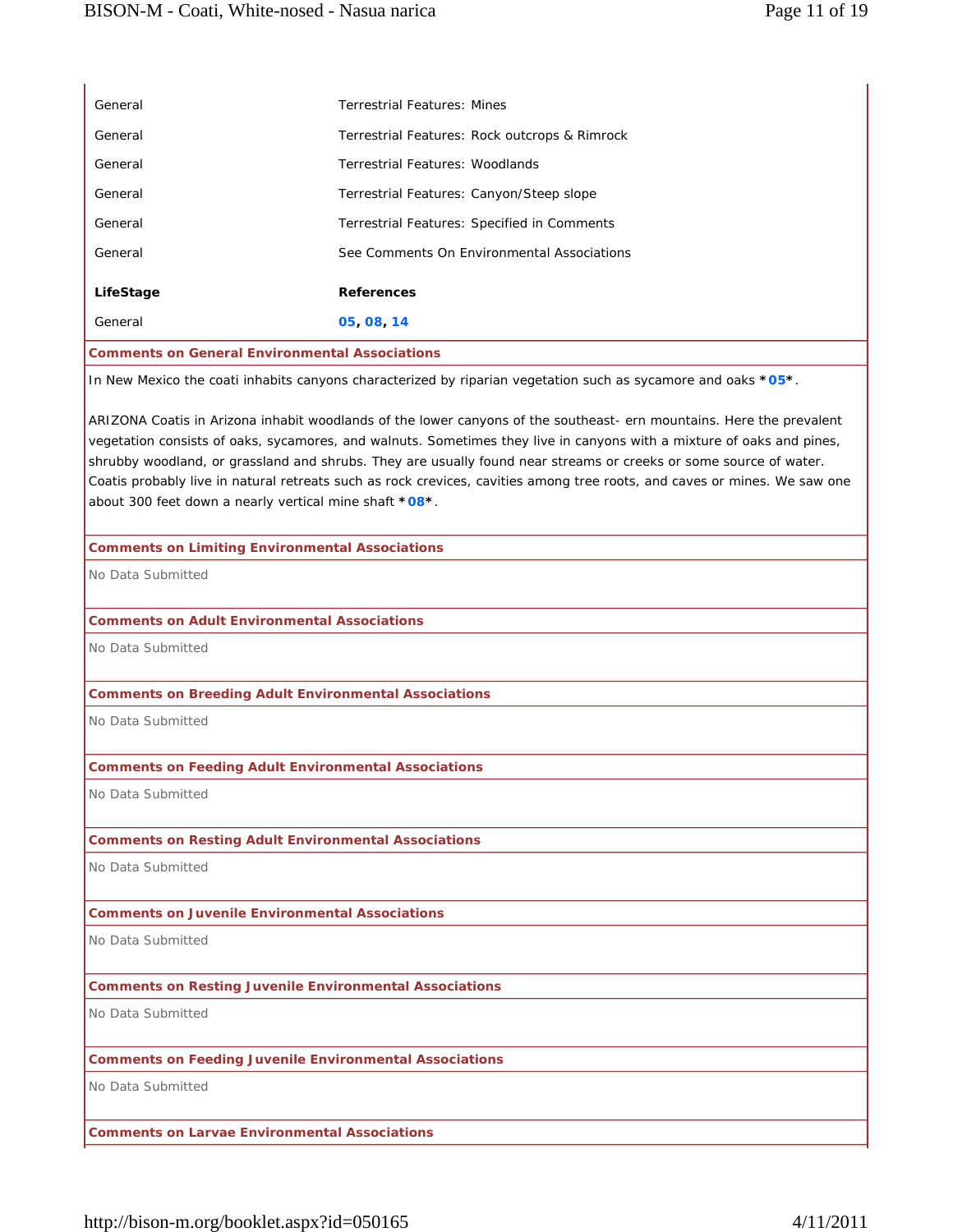# No Data Submitted

## **Comments on Resting Larvae Environmental Associations**

No Data Submitted

## **Comments on Feeding Larvae Environmental Associations**

No Data Submitted

### **Comments on Pupa Environmental Associations**

No Data Submitted

### **Comments on Egg Environmental Associations**

No Data Submitted

**Life History Back to top**

### **Description**

Distinguishing features: This medium-sized (total length 46 inches) mammal resembles the related raccoon (Procyon lotor) and ringtail (Bassariscus astutus). Both of these species are grayer than the brownish coati and have bushier tails which are mrked with more distinct alternating dark and light rings. The coati is further distinguished by its relatively long, upturned snout, and it often carries the tail in a vertical position **\*05\***.

Other descriptive details: The overall coloration is dark, grizzled brown; the tail which is as long as the head and body is marked with relatively indistinct alternating light and dark rings. The snout is whitish in color, and white spots are present above and below each eye. The ears are small, rounded, and whitish in color. Total length 850-1340 mm, tail 420-680, hind foot 95-122 (Hall and Kelson, 1959) **\*05\***.

ARIZONA A procyonid with facial mask and ringed tail, although not boldly differen- tiated; legs short; front claws elongate; snout prominent, mobile, and demarked with light-colored fur; color of dorsum in Arizona specimens brownish intermixed with black; feet black; ears rimmed with white; skull elongate, especially rostrum; no postorbital processes on zygomata; auditory bullae small but greatly inflated; external auditory meatus separated from bulla by tube; ascending ramus of mandible short and weak. Dentition: 3/3, 1/1, 4/4, 2/2 **\*08\***.

In a 16 month preliminary study in the Huachuca Mountains, adult female coatis weighed an average of 4.0 + or - 0.45 kg (n=37), whereas adult male coatis averaged 5.2 + or - 1.33 kg (n=32, recaptures included) **\*38\***.

## **Reproduction**

The breeding season is during April and May, and after a gestation period of approximately two and one-half months, four to six young are born. ARIZONA Mating is thought to take place in April and young are born in June **\*08\***.

In a 16-month preliminary study in th Huachuca Mountains of southeastern Arizona, the mating season extended from mid-March to the end of April. Births occured during late June. Females brought the young from the dens approximately 5 weeks postpartum, and brought an average of 3.9 young back to the troops **\*38\***.

## **Behavior**

Biology: In New Mexico the coati inhabits canyons characterized by riparian vegetation such as sycamore and oaks. Coatimundis are usually found in groups, sometimes of ten or more individuals. These bands typically move slowly along,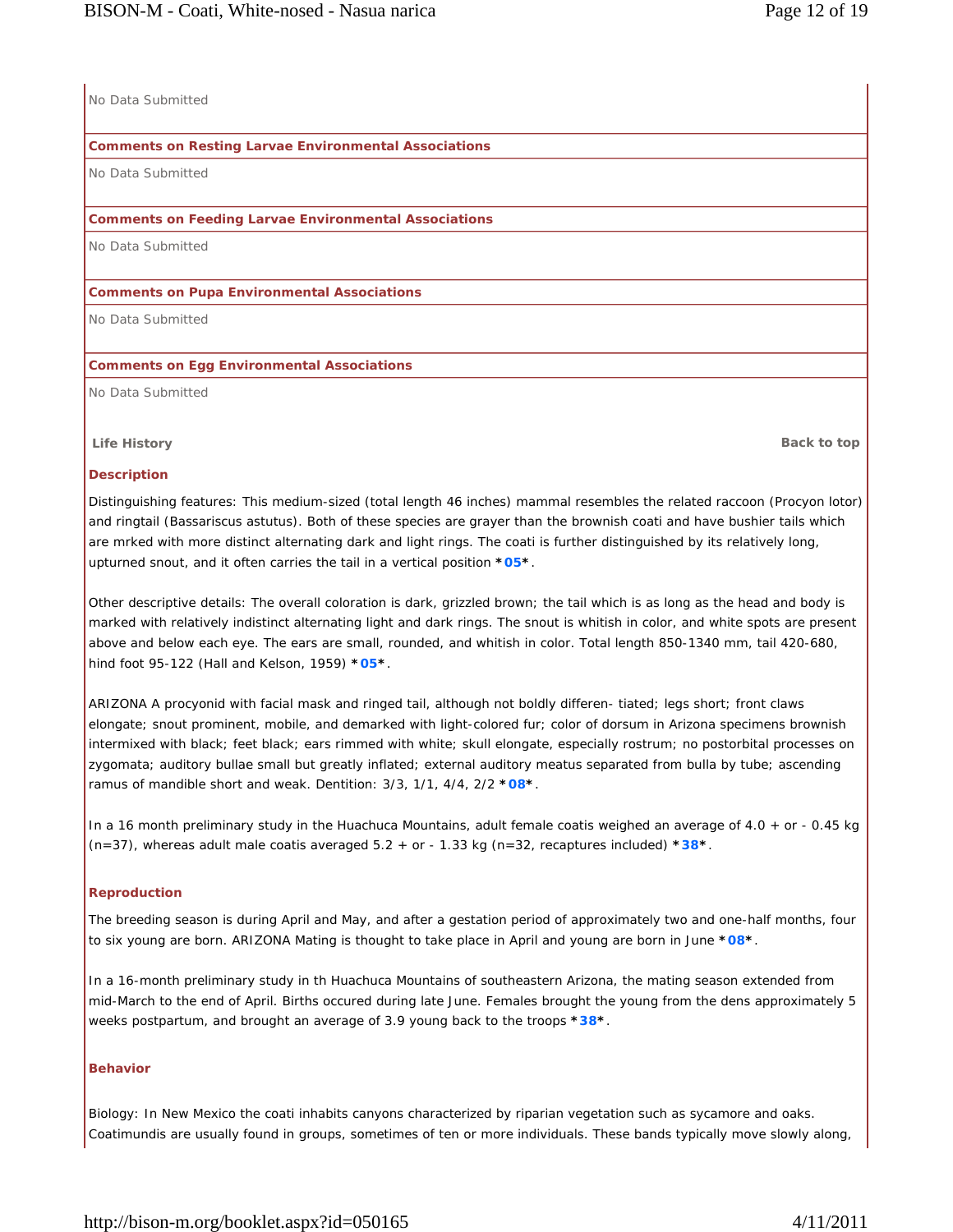rooting litter, crevices, and other places for food, both on the ground and at times in trees. They are primarily diurnal and quite omnivorous, eating fruits, nuts, root, insects and eggs. Coatis utter squeaks, whistles, and other vocalizations, some of which sound birdlike **\*05\***.

ARIZONA These animals are often found in groups or bands in Arizona. Several observers have reported differing group sizes: six to 14, 25 or more, and possibly as many as 36. Groups consist of mothers and young males and females during much of the year. One group reportedly contained 38 animals: 13 adult females and yearlings (both males and females) and 25 young less than a year old. Adult males, solitary most of the year, occupy sizeable home ranges. Four ranged over 70 to 270 hectares during approximately seven months (Lanning, 1976). Groups of coatis covered even more country, for some roamed canyon complexes over 200 to 300 hectares (Kaufmann et al., 1976:624) **\*08\***.

Coati are seminomadic in the U.S. and may leave an inhabited area entirely after a short time (Kaufmann 1982). They are known to visit water places frequently (Wallmo and Gallizoili 1954) **\*17\***.

Coatis live in troops composed of related females and their offspring (Kaufmann, 1962; Russell, 1983; Gompper, 1994). Adult males usually are solitary outside of the mating season. Females within the troops often do not act independently, but rather in concert with the troop **\*38\***.

#### **Species Origin**

The common Mexican coatimundi, Nasua nasua, barely enters New Mexico, where it is rare and represented by but a single record **\*01\***.

ARIZONA Coatis were thought at one time to be recent emmigrants into Arizona. However, they were in the Huachucas as early as 1892 for one was captured in the wild and the specimen is in the U.S. National Museum **\*08\***.

#### **Limiting Factors**

No Data Submitted

#### **Population Attributes**

ARIZONA Populations were thought to be high in 1959, with a crash in 1960-61 (Kaufmann et al., 1976). Other highs and crashes may have occurred during this century **\*08\***.

#### **Life History Codes**

Origin: Native to NM Defense: Flee/Escape (Fly, jump, climb, run, etc.) Defense: Specified in Comments Breeding/Spawning Season: Spring Breeding/Spawning Season: March Breeding/Spawning Season: April Breeding/Spawning Season: May Breeding/Spawning Season: June Gestation/Incubation Period: 1-2 months (29-60 days) Reproduction: Viviparous/Ovoviviparous (live bearing) Birth/Hatching of young: June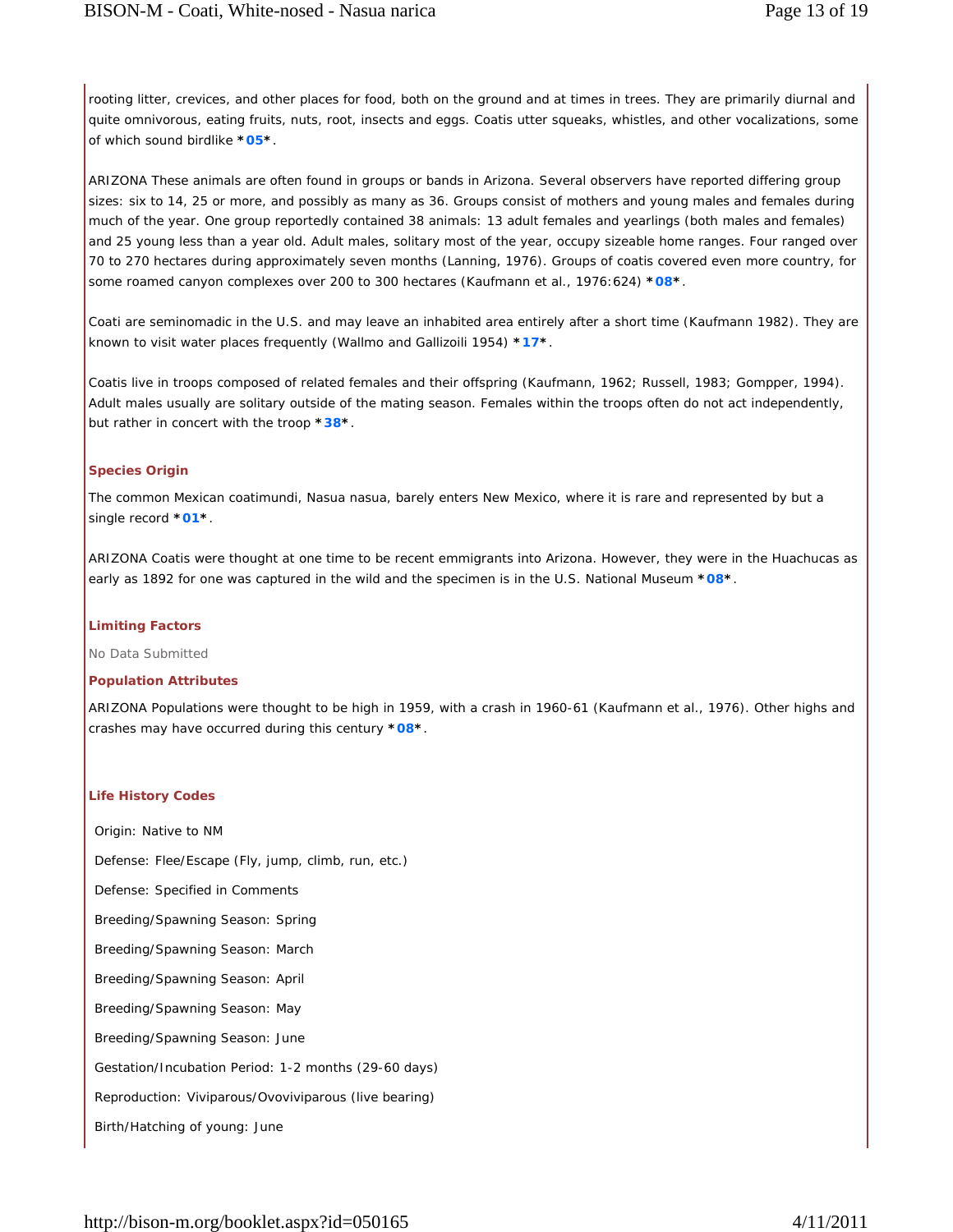Nest/Den period: 1-2 months

Offspring per Reproductive Effort: 3-4

Offspring per Reproductive Effort: 5-7

Activity Pattern: Diurnal - Active in day

Foraging Strategy: Probing

Water Needs: See Comments

Dispersion/Distribution: Clumped

Grouping Tendencies: Specified in Comments

Major Mortality Factors: Predation

Home Range Size: Specified in Comments

**Life History Code References** - **01, 05, 08, 34, 38**

**Comments on Life History Codes**

+0799+ They climb trees easily and rapidly and often take to trees as a means of escape **\*08\***.

+5899+ Usually found near streams or creeks or some source of water **\*08\***.

+6799+ Often found in groups or bands (reported from 6 to 38) consisting of adult females and young males and females. Adult males are solitary most of the year **\*08\***.

+8199+ Four adult males ranged over 70 to 270 hectares during approximately seven months (Lanning, 1976). Groups have covered canyon complexes over 200 to 300 hectares (Kaufmann et al., 1976:624) **\*08\***.

Coatis are able to raise their metabolic rates by 130% above basal when exposed to air temperatures of 0 degrees C **\*15\***.

+8199+ In a 16 month preliminary study in the Huachuca Mountains of southeastern Arizona, males had home ranges averaging 8.7 km^2 (kernel density estimator) while troops exclusive of the nesting season averaged 16.6 km^2. Females during the nesting season (pre- and post-parturition) averaged 2.8 km^2 **\*38\***.

# **Comments on Species Association**

A 16 month preliminary study that took place in the Huachuca Mountains of southeastern Arizona, was the first to document extensive predation on coatis by mountain lions in Arizona, although studies in the tropics have reported predation on coatis by mountain lions and jaguars (Panthera onca; Emmons, 1987; Glanz, 1991; Jorgenson and Redford, 1993). Previously undocumented was bear predation on coatis. Other reported predators, not detected during this study, include Golden Eagles (Aquila chrysaetos) and Red-tailed Hawks (Buteo jamaicensis: Gilbert, 1973; Kaufmann et al., 1976) **\*38\***.

# **Wildlife Disease and Parasites**

| <b>Disease</b>      | Transmission | <b>References</b> |
|---------------------|--------------|-------------------|
| RABIES              |              | 38                |
| <b>SEE COMMENTS</b> |              | 38                |
| RABIES              |              | 38                |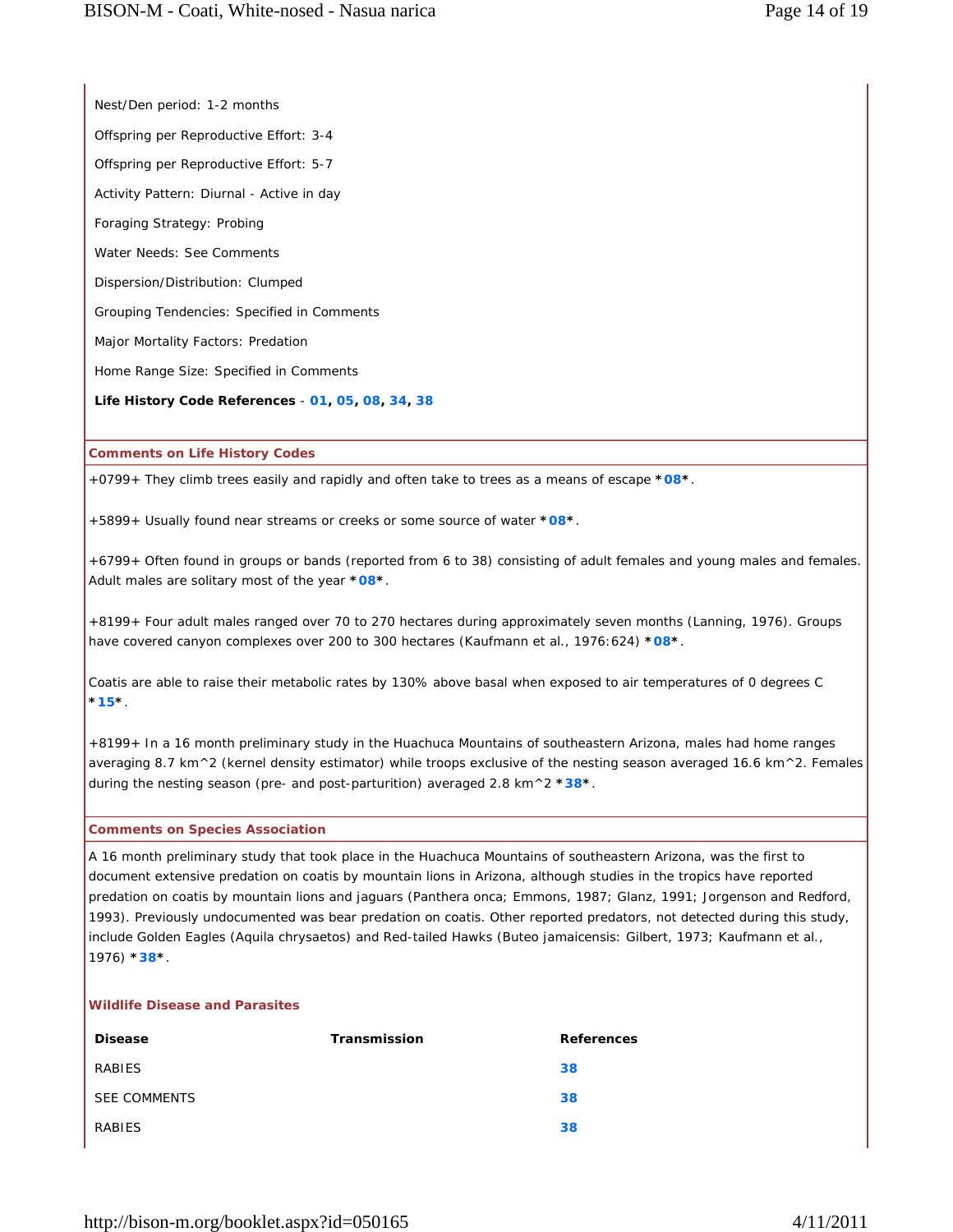| <b>SEE COMMENTS</b>                                                                                                                                                                                                     | 38                                                                                                                                                                                                                                       |  |
|-------------------------------------------------------------------------------------------------------------------------------------------------------------------------------------------------------------------------|------------------------------------------------------------------------------------------------------------------------------------------------------------------------------------------------------------------------------------------|--|
| <b>Comments on Disease</b>                                                                                                                                                                                              |                                                                                                                                                                                                                                          |  |
| Coatis are subject to both rabies and canine distemper virus (Kaufmann et al., 1976; Kaufmann, 1987; Risser, 1963)<br>$38^*$                                                                                            |                                                                                                                                                                                                                                          |  |
| <b>Management Practices</b>                                                                                                                                                                                             | Back to top                                                                                                                                                                                                                              |  |
| <b>Comments on Special or Standard Techniques</b>                                                                                                                                                                       |                                                                                                                                                                                                                                          |  |
| considerable wear *08*.                                                                                                                                                                                                 | AGING -- In specimens measured, the sagittal crest is medium to well- developed, and the teeth have some to                                                                                                                              |  |
| inexpensive and effective at catching coatis. No coatis were caught in Hav-a-hart raccoon traps *38*.                                                                                                                   | TRAPPING -- In a 16 month preliminary study in the Huachuca Mountains of southeastern Arizona, live traps (Tomahawk<br>model 207) were set along canyon bottoms. A mixture of peanut butter and dry cat food was used as a bait that was |  |
| IMMOBILIZING -- During a 16 month preliminary study, when a coati was captured it was immobilized with a 5:1 mixture<br>of ketamine hydrochloride and xylazine hydrochloride at 22 mg/kg (Seal and Kreeger, 1987) *38*. |                                                                                                                                                                                                                                          |  |
| <b>Effects</b>                                                                                                                                                                                                          | <b>Management Action</b>                                                                                                                                                                                                                 |  |
| Adverse                                                                                                                                                                                                                 | ADC: Sodium Cyanide M-44                                                                                                                                                                                                                 |  |
| Adverse                                                                                                                                                                                                                 | ADC: Leghold traps                                                                                                                                                                                                                       |  |
| Adverse                                                                                                                                                                                                                 | ANIMAL DAMAGE CONTROL (ADC) Chemical                                                                                                                                                                                                     |  |
| Adverse                                                                                                                                                                                                                 | ANIMAL DAMAGE CONTROL (ADC) Non-Chemical                                                                                                                                                                                                 |  |
| Beneficial                                                                                                                                                                                                              | Wildl. Mgt; regulate take:<br>amt/method/season/age/sex                                                                                                                                                                                  |  |
| Comment                                                                                                                                                                                                                 | ANIMAL DAMAGE CONTROL (ADC) Chemical                                                                                                                                                                                                     |  |
| Comment                                                                                                                                                                                                                 | ADC: Zinc Phosphide, above ground (grain bait)                                                                                                                                                                                           |  |
| Comment                                                                                                                                                                                                                 | ADC: Zinc Phosphide (meat bait)                                                                                                                                                                                                          |  |
| Comment                                                                                                                                                                                                                 | ADC: Zinc Phosphide, below ground (grain bait)                                                                                                                                                                                           |  |
| <b>Effects</b>                                                                                                                                                                                                          | <b>References</b>                                                                                                                                                                                                                        |  |
| Adverse                                                                                                                                                                                                                 | 27, 29                                                                                                                                                                                                                                   |  |
| Beneficial                                                                                                                                                                                                              | 05                                                                                                                                                                                                                                       |  |
| No Effect                                                                                                                                                                                                               | 32                                                                                                                                                                                                                                       |  |
| nte on Managamant Dracticae                                                                                                                                                                                             |                                                                                                                                                                                                                                          |  |

**Comments on Management Practices**

Conservation: The main threat to this species appears to be indiscriminant killing (e.g. shooting, trapping, poisoning), and only authorized control activity should be carried out. Habitat protection is also a consideration in conservation efforts in behalf of the animal (Hubbard, et al, 1973) **\*05\***.

## **Comments on Animal Damage Control Methods**

NOTE: The BISON-M coding of potential impacts of ADC practices (e.g., M-44's, traps, snares and poisons) in the "RESULTS MANAGEMENT PRACTICES" (MGT.FIELD & MGT fields) section, assumes the practice occurs in occupied habitat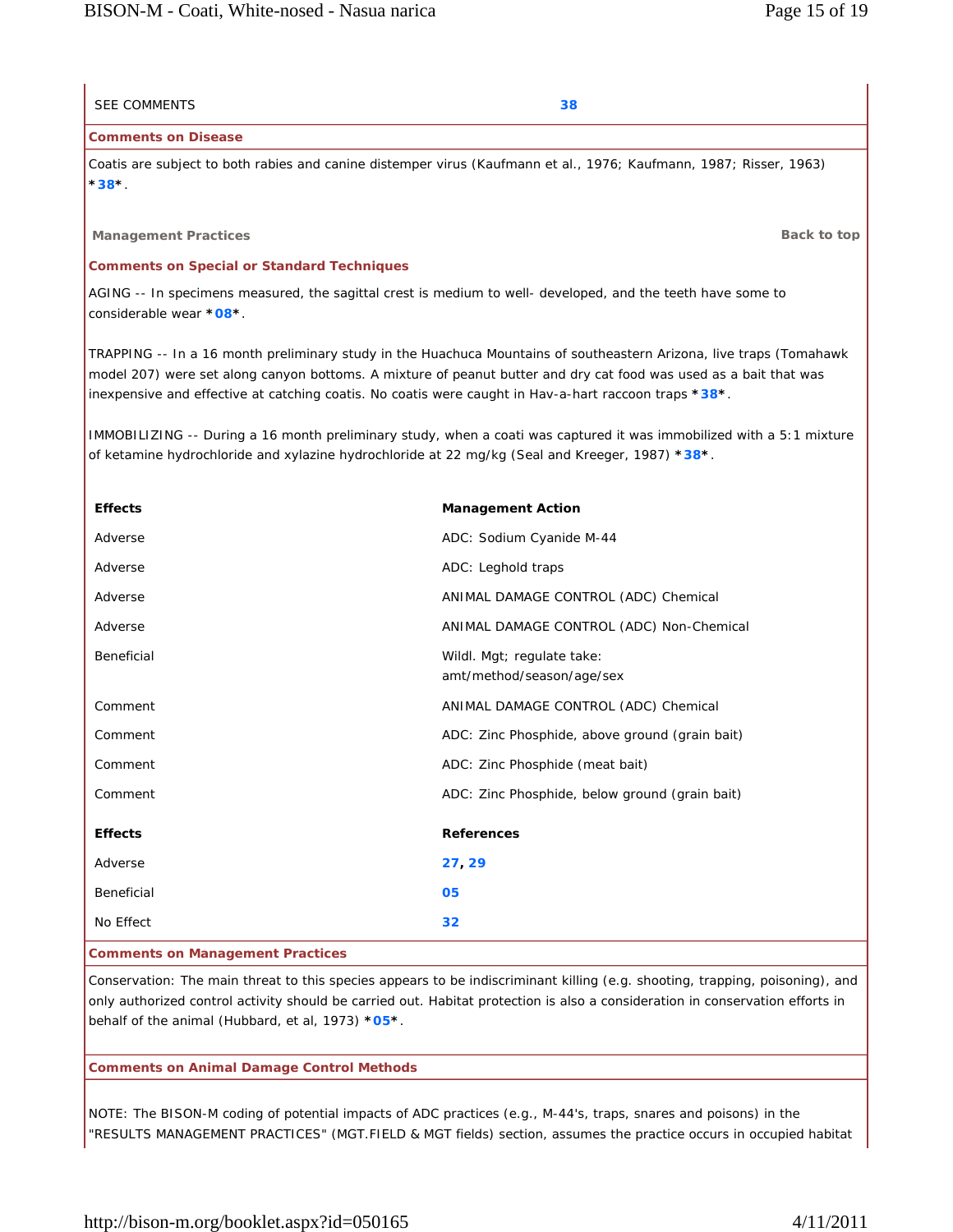and is applied without mitigation. For more information, contact Jon Klingel, Conservation Services Division, NM Dept of Game and Fish. Santa Fe, NM. A large number of Coati were taken in leghold traps by furtrappers in Arizona in 1970s as nontarget species (Kaufman personal communication with Klingel, May 1997) **\*27\***.

Coatis are believed to be at risk from M-44 devices, based on kills of related species, biology of the species, and/or expert opinion. ADC practices occur in occupied habitat without mitigation (Klingel, 1997)**\*22\***.

NMDGF is continuing literature review and obtaining expert opinion regarding this species. This species may not be vulnerable to M-44s based on additional information (Klingel, 1997) **\*22\***.

Kaufmann states "...highly opportunistic omnivores. Coatis also eat carrion." Further, "...and others fall victim to predator control campaigns (Kaufman, 1976) **\*29\***.

Bruce Hayward (personal communication) noted that coatis disappeared from the Burro Mountains in New Mexico in 1971 at about the same time that a coyote poisoning campaign was carried out there ..." (Kaufmann, et al, 1976)**\*30\***.

Dr. Hass stated that she believes coatis would be at risk from M-44s, leg snares, and leg-hold traps. She doesn't have any familiarity with neck snares. Coatis eat carrion, are attracted to scents, and are easily trapped. In SE Arizona, were she studies the species, coatis are associated primarily with woodlands. Avoiding woodlands would avoid most coati habitat. She also stated the IUCN had recommended the coati for federal listing in the US under the Endangered Species Act. (Hass, 1997) **\*28\***.

Direct mortality risk from zinc phosphide is low. However, damage may occur to kidney, lungs and liver. This is based on a physiological study done using Siberian ferrets. Secondary poisoining by zinc phosphide are known to affect different animals in the following manner: Red and Gray Foxes become ill, Great Horned Owl showed significant behavioral irregularities, Red Fox, rats, chickens, domestic cats and dogs have died (Johnson and Fagerstone, 1994)**\*32\***.

Scavengers may be at some risk from animals killed by below ground bait of zinc phospide grains because some of the target animals die above ground. One study estimated that 1290 Black-tailed prairie dogs, poisoned by zinc phosphide grains, died above ground (Johnson and Fagerstone, 1994)**\*32\***.

The normal target species for zinc phosphide - meat baits use, are commensal rodents (having contact with humans). Zinc phosphide is highly to extremely toxic to both mammals and birds. All scavengers are at risk of primary poisoning and possibly secondary poisoning from zinc phosphide in meat baits. For many of these species the LD 50 level has not been determined (Johnson and Fagerstone, 1994)**\*32\***.

#### **Comments on Recommended Management Practices**

No Data Submitted

#### **Comments on Historical Management Practices**

ARIZONA Coatis were protected from harvest until 1947. Removal of protection for coatis followed complaints by mountain residents of coati depredation on orchards and poultry (Wallmo and Gallizioli, 1954; F. Thomas pers. comm). Coatis were classified as furbearers with unlimited harvest from 1 November 1948-1 March 1949. During 1949, the season on furbearers became year-round, with unlimited take. Until 1969, an unlimited number of coatis could be harvested yearround, using any legal method of take. During 1980-1981, coatis were reclassified as non-game mammals, and take with leghold traps was prohibited. Coatis continued to be classified as non-game animals from 1981-1986, with an unlimited take and year-round season. In 1986-1987, coatis were listed specifically in the hunting regulations under "Predatory, furbearing, and other mammals." The seasong was limited to 1 August - 31 March. Harvest was unlimited. During 1988-89, the season on coatis decreased to 1 September- 31 March, and a limit of one animal per calender year was imposed. These regulations remain in effect to date **\*38\***.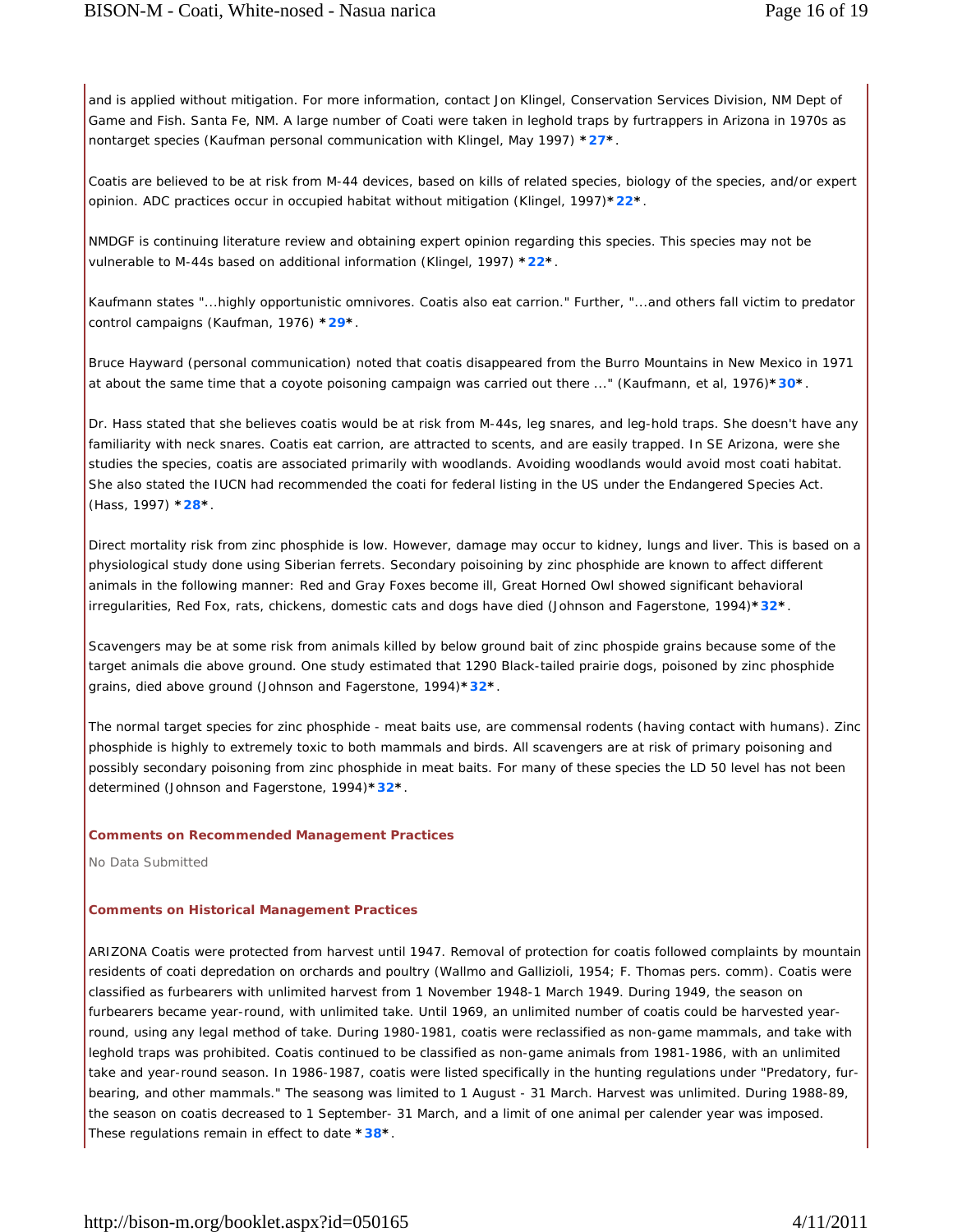**Comments on Population Status**

No Data Submitted

**References Back to top**

1 - Findley, J.S., A.H. Harris, D.E. Wilson, and C. Jones. 1975. Mammals of New Mexico. University of New Mexico Press, Albuquerque, New Mexico. xxii + 360 pp.

2 - A preliminary checklist of the native mammals of New Mexico. New Mexico Department of Game and Fish, Endangered Species Program, Santa Fe, New Mexico 87503. January 8, 1988.

3 - Regional Forester's Sensitive Species List, Southwest Region---Region 3. September 1990.

4 - Regional Forester's Sensitive Species List, Southwest Region---Region 3. September 1990. Coronado National Forest.

5 - Hubbard, J.P., Conway, M.C., Campbell, H., Schmitt, G., and Hatch, M.D. 1979. Handbook of Species Endangered in New Mexico. New Mexico Department of Game and Fish.

6 - New Mexico Dept. of Game and Fish - Endangered Species Program. 1990. Checklist of the native mammals of New Mexico. September 12, 1990. Santa Fe, New Mexico.

7 - New Mexico Statutes Annotated Chapter 17, Game and Fish, Pamphlett #33, 1988, Replacement Pamphlet, 17-2-3. Protected wildlife species and game fish defined. Michie Co., Law Publishers, Charlottesville, VA.

8 - Hoffmeister, D.F. 1986. Mammals of Arizona. The University of Arizona Press and the Arizona Game and Fish Dept. 602pp.

9 - Brown, D.E. (ed.) 1982. Biotic communities of the American Southwest - United States and Mexico. Volume 4, Numbers 1-4. The University of Arizona, Superior, Arizona. 342 pp.

10 - New Mexico Department of Game and Fish. 1967. New Mexico wildlife management. Santa Fe, New Mexico. 250pp.

11 - Larson, Milo and W.H. Moir. 1986. Forest and Woodland Habitat Types (Plant Assoc) of Southern New Mexico and Central Arizona (North of the Mogollon Rim). USDA & USFS Southwest region.

12 - Distribution of Mammals. Database from the Museum of Southwestern Biology. University of New Mexico, Albuquerque, NM.

13 - USDA Forest Service. 1992. Fish, amphibians, reptiles and mammals...a species checklist for the Gila National Forest. Produced in cooperation with Southwestern NM Audubon Society & Dept. of Nat. Sci., Western NM Univ. US Gov't Printing Office 1992-0-673-223/60014.

14 - Cook, Joseph A. Occasional Papers the Museum of Southwestern Biology No.4 June 30, 1986. The Mammals of the Animas Mountains and Adjacent Areas, Hidalgo County, New Mexico. University of New Mexico. 45 pp.

15 - Mugaas, John N., John Seidensticker and Kathleen P. Mahlke-Johnson. 1993. Metabolic Adaptation to Climate and Distribution of the Raccoon, Procyon lotor, and Other Procyanidae. Smithsonian Institution Press, Washington, D.C. 34 pp.

16 - Jones, J. Knox et al. 1992. Revised Checklist of North American Mammals North of Mexico, 1991. In Occasional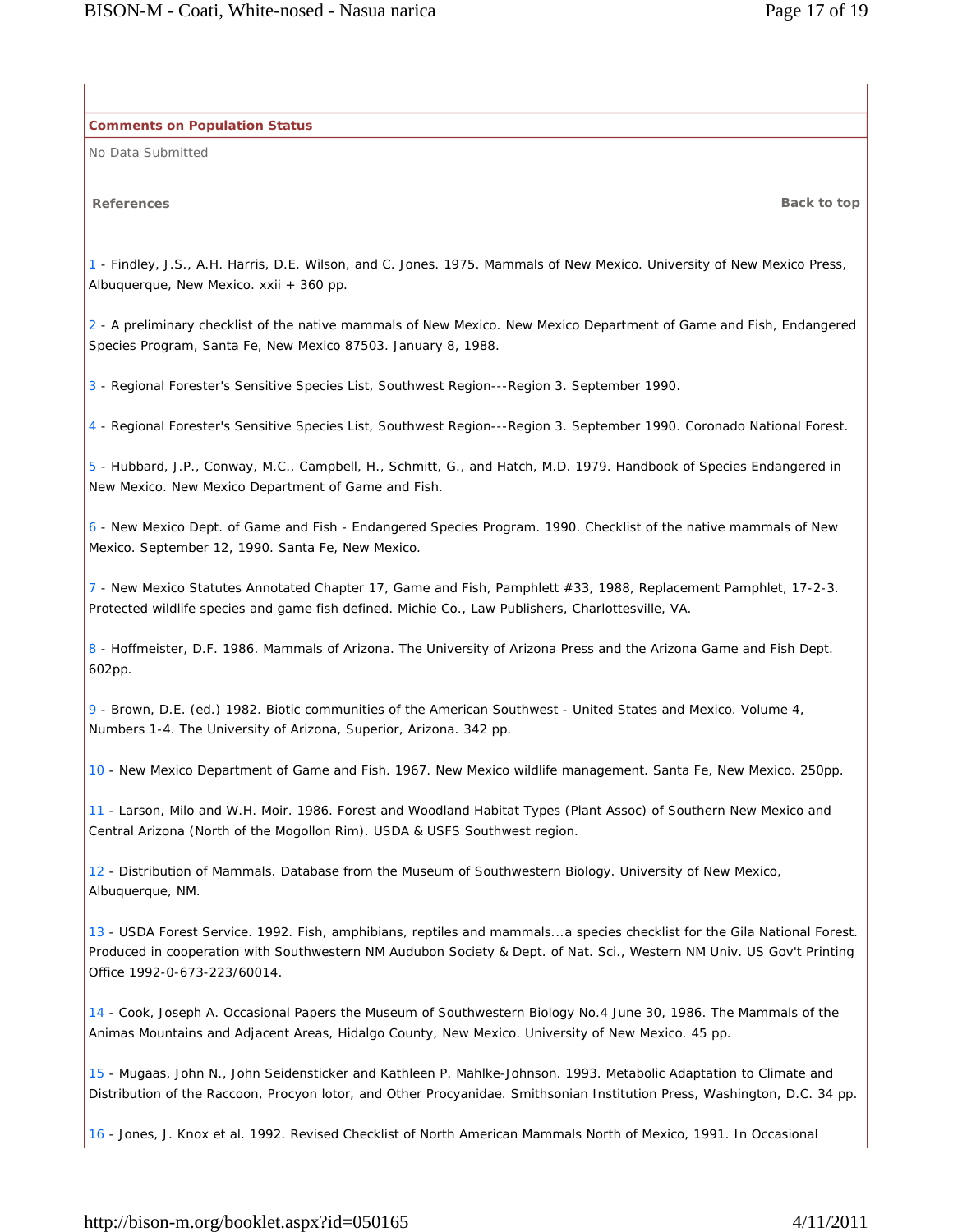Papers: The Museum, Texas Tech University. Number 146, 7 February 1992. 21 pp.

17 - Thompson, Bruce C., et al. (New Mexico Cooperative Fish and Wildlife Research Unit, USFWS) December, 1992. Ecologically-based Management Evaluation for Sustainable Harvest and use of New Mexico Furbearer Resources.

18 - Texas Parks and Wildlife Department. 1993. Texas threatened and endangered species. Texas Parks and Wildlife Publication. Austin, Texas. 9pp.

19 - Ministry of Social Development (formerly the Ministry of Development and Ecology) in Mexico, Official Database published May 17, 1991, as "Ecological Criteria CT-CERN-001-91."

20 - Patton, D. 1994. R3HARE Database. Northern Arizona University. Dept. of Forest Science. Flagstaff, AZ.

21 - Arizona Game and Fish Department. (February, 1995). Status Designations Notebook. Heritage Data Management System (HDMS). Phoenix, AZ.

22 - Klingel, Jon T. Biologist, Conservation Services Division, New Mexico Department of Game and Fish, Santa Fe, NM. Personal Communication September, 1995.

23 - Davis, William B. and David J. Schmidly. 1994. The Mammals of Texas. Texas Parks and Wildlife; Nongame and Urban Program. 4200 Smith School Road. Austin, TX, 78744.

24 - Sandoval, Andrew V. 1996. NMDGF, Biologist. New Mexico Wildlife Non-English Language Common Names -- Language: Spanish. NMDGF, Santa Fe.

25 - Frey, Jennifer K. and Terry L. Yates. 1996. Mammalian Diversity in New Mexico. New Mexico Journal of Science. Vol.36:4-37.

26 - Beer, James. 1961. Notes on Mammals of the World, from Mammology. University of Minnesota.

27 - Kaufmann, J.H. May 1997. Personal Communication with Jon Klingel, NMDGF, Santa Fe, New Mexico.

28 - Hass, Chris. Personal Communication with Jon Klingel, 5/20/97.

29 - Kaufmann, John H., Dirk V. Lanning, and Sarah E. Poole. 1976. Current Status and Distribution of the Coati in the United States. Journal of Mammalogy 57(4) 621-637.

30 - Kaufmann, John; Dirk Lanning, and Sarah Poole. 1976. Current Status and Distribution of the Coati in the United States. Journal of Mammology 57(4) 621-637.

31 - Klingel, Jon T. June, 1997. Biologist. Conservation Services Division. New Mexico Department of Game and Fish. Santa Fe, New Mexico.

32 - Johnson, G.D. and K.A. Fagerstone. 1994. Primary and Secondary Hazards of Zinc Phosphide to Non target Wildlife - A Review of the Literature. USDA-APHIS, DWRC Research Report No. 11-55-005.

33 - Hass, Christine C. May, 1997. Coati Ecology Project. 3330 Hopi Place Benson, AZ 85602-9721.

34 - Schmitt, Greg. September, 1997. Endangered Species Biologist. New Mexico Department of Game and Fish. Santa Fe, NM. Pers. Communication.

35 - Schmitt, Greg. October 28, 1997. Memorandum regarding New Mexican Mammals of Concern. NMDGF. Santa Fe, NM.